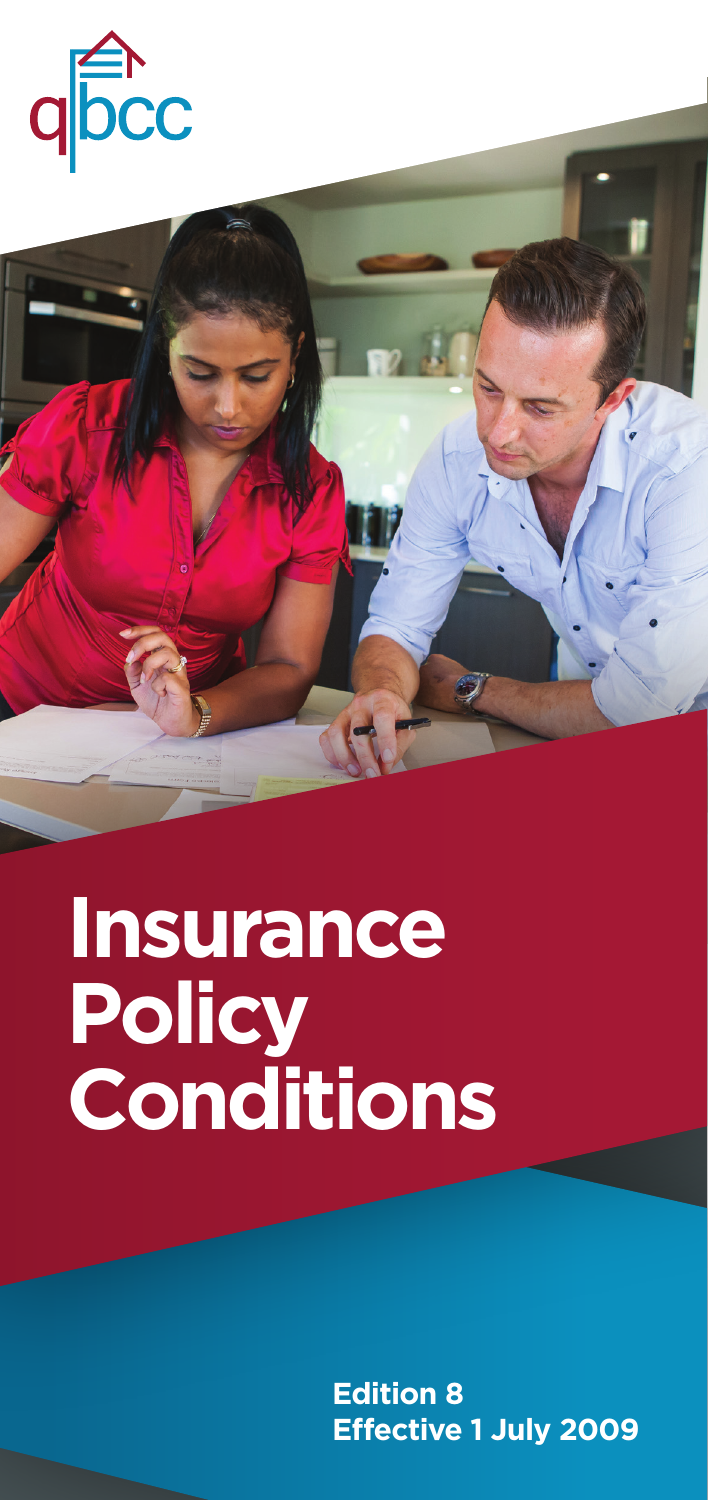### Dear Homeowner,

These documents are your *Home Warranty Insurance Policy* and *Insurance Certificate.*

The *QBCC Home Warranty Insurance* is provided by the *QBCC* because you have chosen a *QBCC* licensed builder to construct your home. This booklet explains the terms and conditions of the *Home Warranty Insurance* the *QBCC* provides for your property and the *certificate* shows details of the policy, your builder, the value of the *contract* and your policy's expiry date.

## *Please do not throw these documents away.*

You should read this booklet carefully and then store it in a safe place. You may need to refer to it if you encounter difficulties with your construction and wish to make a claim.

Please note this booklet reflects Insurance Policy Conditions Edition 8 approved by the *Queensland Building and Construction Commission Regulation 2003.* For assistance to homeowners all references to the BSA have been amended to read QBCC.

If you have any questions regarding the contents of this booklet or the details on your *certificate* please phone 139 333 or visit your nearest *QBCC* office.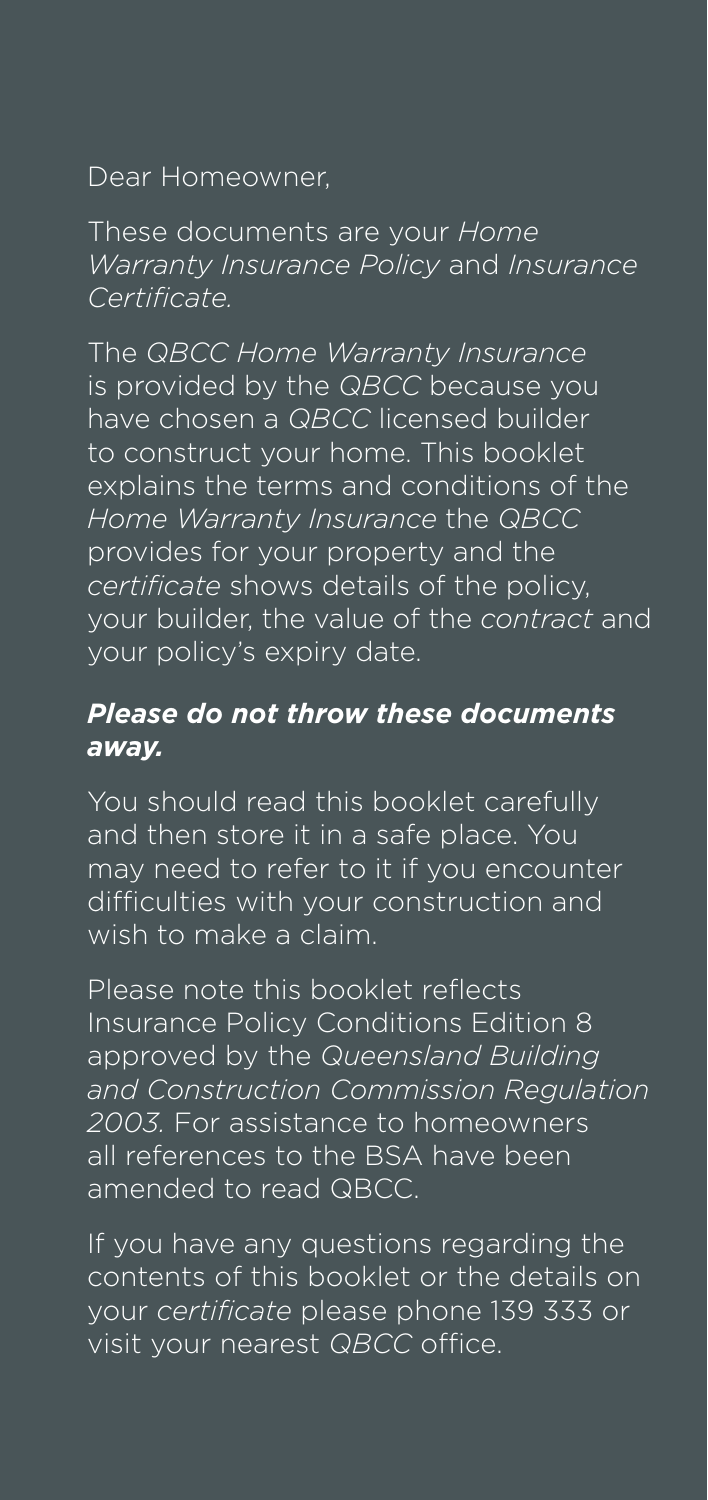# **Table of contents**

|                | <b>Insurance Policy Conditions</b>                           | 4  |
|----------------|--------------------------------------------------------------|----|
| 1              | Non-Completion                                               | 5  |
| $\overline{2}$ | Non-Completion: Acts of<br>Vandalism and Forcible<br>Removal | 9  |
| 3              | Non-Completion: Fire, Storm<br>or Tempest                    | 12 |
| 4              | Defective Construction                                       | 15 |
| 5              | Subsidence or Settlement                                     | 18 |
| 6              | Limits of Liability                                          | 21 |
| 7              | <b>General Exclusions</b>                                    | 33 |
| 8              | Claims                                                       | 39 |
| 9              | Payments                                                     | 40 |
| 10             | Reviewable Decisions                                         | 41 |
| 11             | Definitions and<br>Interpretations                           | 42 |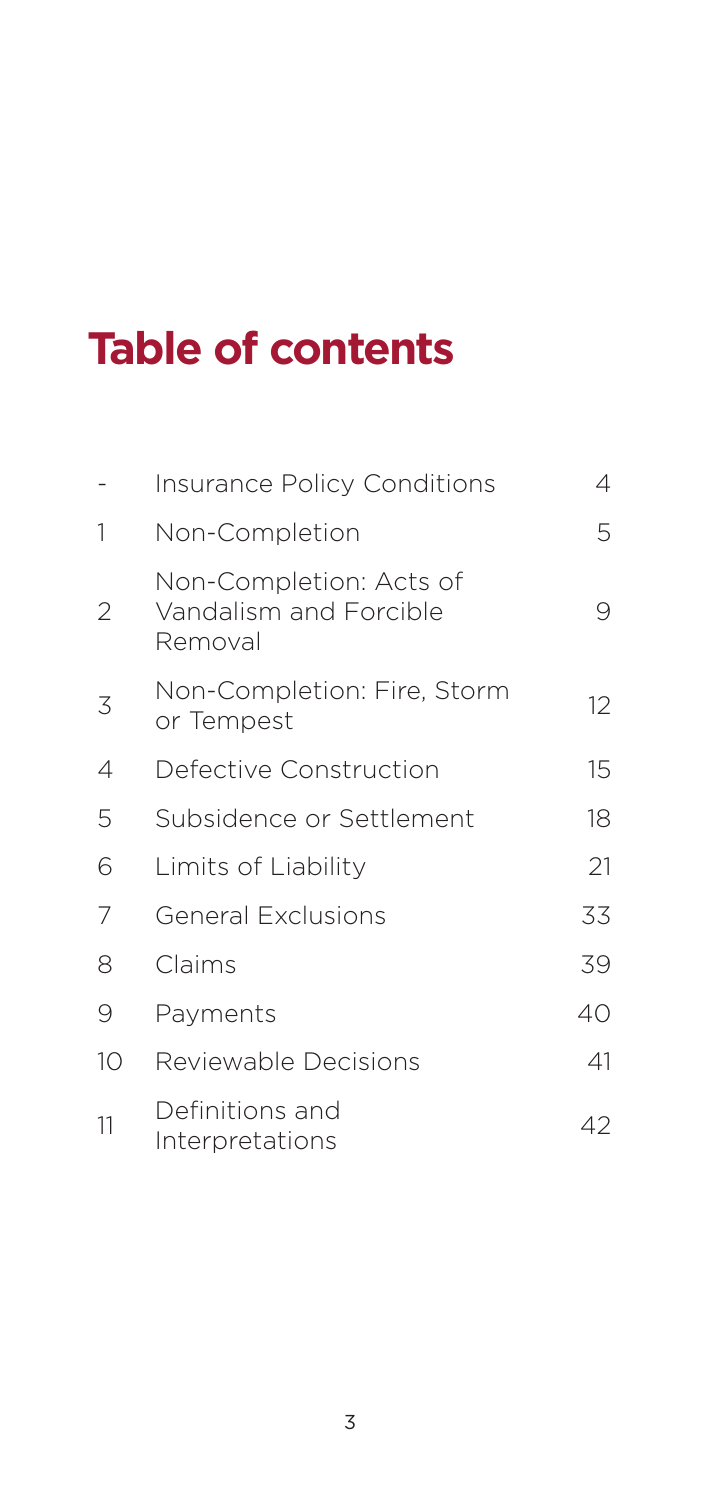# **Insurance policy conditions**

Subject to the terms of this policy, the Queensland Building and Construction Commission ("*QBCC*") will pay for loss for:

- O Non-completion;
- ❍ *Vandalism* and *forcible removal*;
- ❍ *Fire*, *storm* and *tempest*;
- O Defective construction; and
- O Subsidence or settlement

of the insured work referred to in the *certificate* of insurance.

These policy conditions apply to *residential construction work* covered by the *Statutory Insurance Scheme* for which a premium has been paid, a *contract* entered, or work commenced (whichever is the earliest) on or after the date of commencement of this policy.

To remove doubt, earlier versions of these Insurance Policy Conditions do not apply to *residential construction work* covered by the *Statutory Insurance Scheme* for which a premium has been paid, a *contract* entered into or work commenced on or after the date of commencement of this policy.

Note: In this policy, certain words and phrases used throughout are defined in Part 11 and are shown in italics when used, e.g. *Insured*.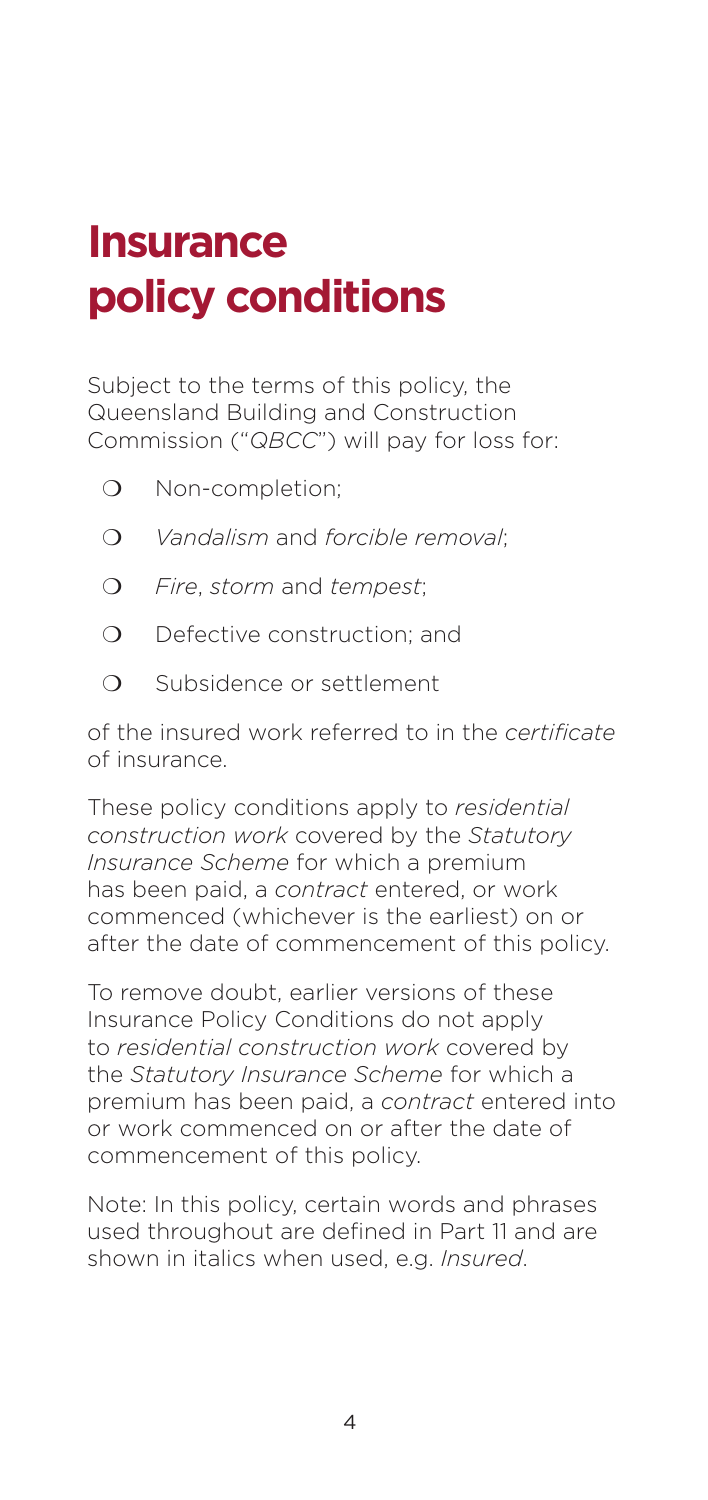# **Part 1: Non-completion**

#### 1.1 Payment for non-completion

Subject to the terms of this policy, the *QBCC* agrees to pay for loss suffered by the *Insured* in the event of the *contractor* failing to complete the *contract* for the *residential construction work*.

#### 1.2 Termination of *contract*

The *QBCC* is only liable to pay for loss under this Part when the *contract* is for a *fixed price* and the *Insured* has *properly terminated* the *contract* with the *contractor*.

#### 1.3 Works commenced

For the purposes of this Part *contracted works* are commenced when:

- (a) construction of the permanent *footing system* of a building comprising *residential construction work* is commenced; or
- (b) in the case of a *contract* for *residential construction work* where no *footing system* is to be constructed - when change to the existing structure is physically commenced.

To remove doubt, work has not commenced if only *preparatory work* has been performed.

1.4 Amount of payment where work has not commenced

Subject to Parts 6, 7 and 8 of this policy, where the *contractor* has not commenced the *contracted works* in accordance with clause 1.3, the amount of the payment is limited to the total of:

(a) the lower of:

- (i) the amount of any unrefunded deposit paid by or on behalf of the *Insured* to or on behalf of the *contractor*; or
- (ii) if the *contract* price is equal to or more than \$20,000 – 5% of the *contract* price (however this amount is limited to the *QBCC*'s maximum liability of \$200,000 specified in Part 6 of this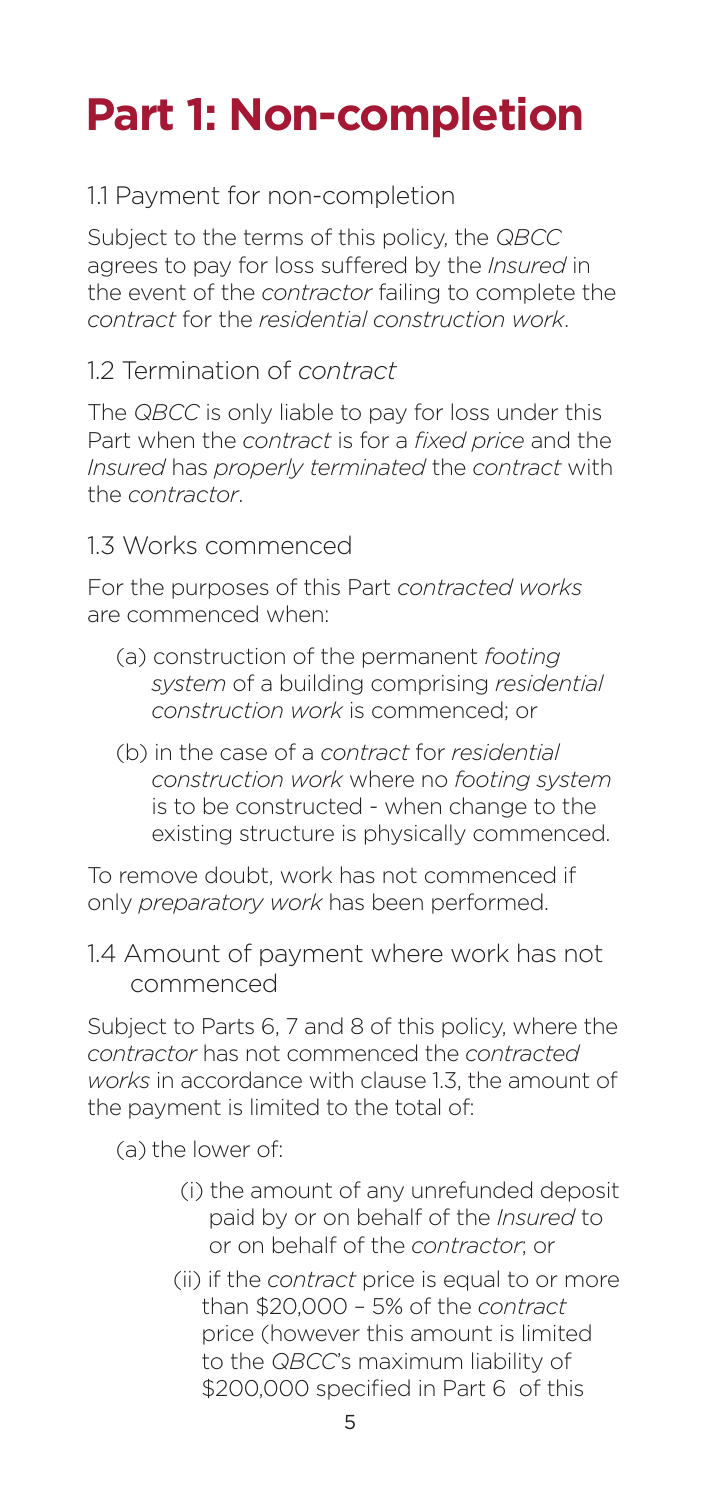policy); or

- (iii) if the *contract* price is less than \$20,000 – 10% of the *contract* price; and
- (b) interest on the amount payable under paragraph (a) at the rate stated in the *certificate* for the period from when the deposit was paid until the date when the *contract* was *properly terminated* by the *Insured*.
- 1.5 Amount of payment where works have commenced

Subject to the provisions of Parts 6, 7 and 8 of this policy, where the *contractor* has commenced the *contracted works* in accordance with clause 1.3, the amount of the payment under this Part is limited to the total of:

(a) the *QBCC*'s assessment of the reasonable cost of completing the *contract* less the *Insured's* remaining liability under the *contract* (exclusive of any amount by way of liquidated damages or damages for delay) at the date of termination of the *contract*;

and

(b) in the case of a *contract* for *residential construction work* other than a *contract*  involving building work to a *related roofed building*, an amount the *QBCC* determines is reasonable for alternative accommodation of the *Insured*, removal and storage costs, necessarily incurred by the *Insured* as a result of the noncompletion and because the *residential construction work* is, in the opinion of the *QBCC*, uninhabitable.

Any such payment will be limited to those reasonable alternative accommodation, removal and storage costs necessarily incurred as a result of the *contractor'*s failure to complete the *contract* for the period from:

> • the date nominated or stated in the *contract* for *practical completion*; or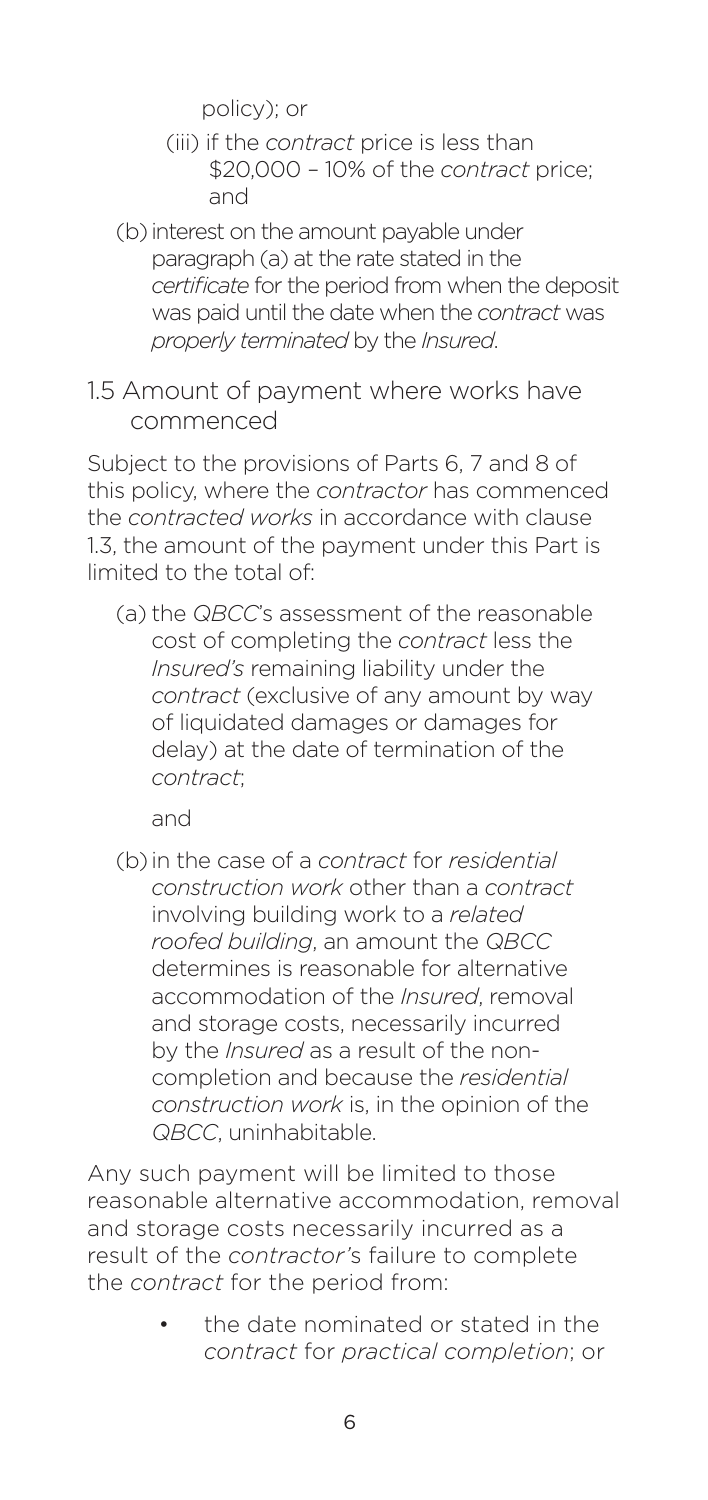- the date when the *Insured* has *properly terminated* the *contract* with the *contractor*; or
- the date the *Insured* gives notification of the claim to the *QBCC*;

whichever date is the latest, until the date that the *residential construction work* referred to in paragraph (b) is substantially complete in the opinion of the *QBCC*.

For the period between receipt of the formal claim approval from the *QBCC*, and the making of a *contract* for recommencement of construction, the payment is limited to those expenses incurred over a maximum period of 7 days.

1.6 Limit on right to payment

- (a) Where, in the opinion of the *QBCC*, the value of the *contracted works* to be undertaken clearly exceeds the price to be paid, the *QBCC* will reduce the amount payable under this policy by the amount of that excess as determined by the *QBCC*.
- (b) Where in the opinion of the *QBCC*, the *Insured* pays to or on behalf of the *contractor* any moneys for the *contracted works* before they become due ("prepayment"), the *QBCC* will reduce the amount payable under this policy by the value of that prepayment. (The value of the prepayment is the *QBCC*'s assessment of the value of the incomplete work in the stage of the *contract* for which the prepayment was made).

### 1.7 Expiry of cover

The *QBCC* is only liable to pay for loss under this Part where the *Insured* has *properly terminated* the *contract* with the *contractor* within 2 years from the date of payment of the insurance premium or the date of entering into the *contract* (whichever is the earlier).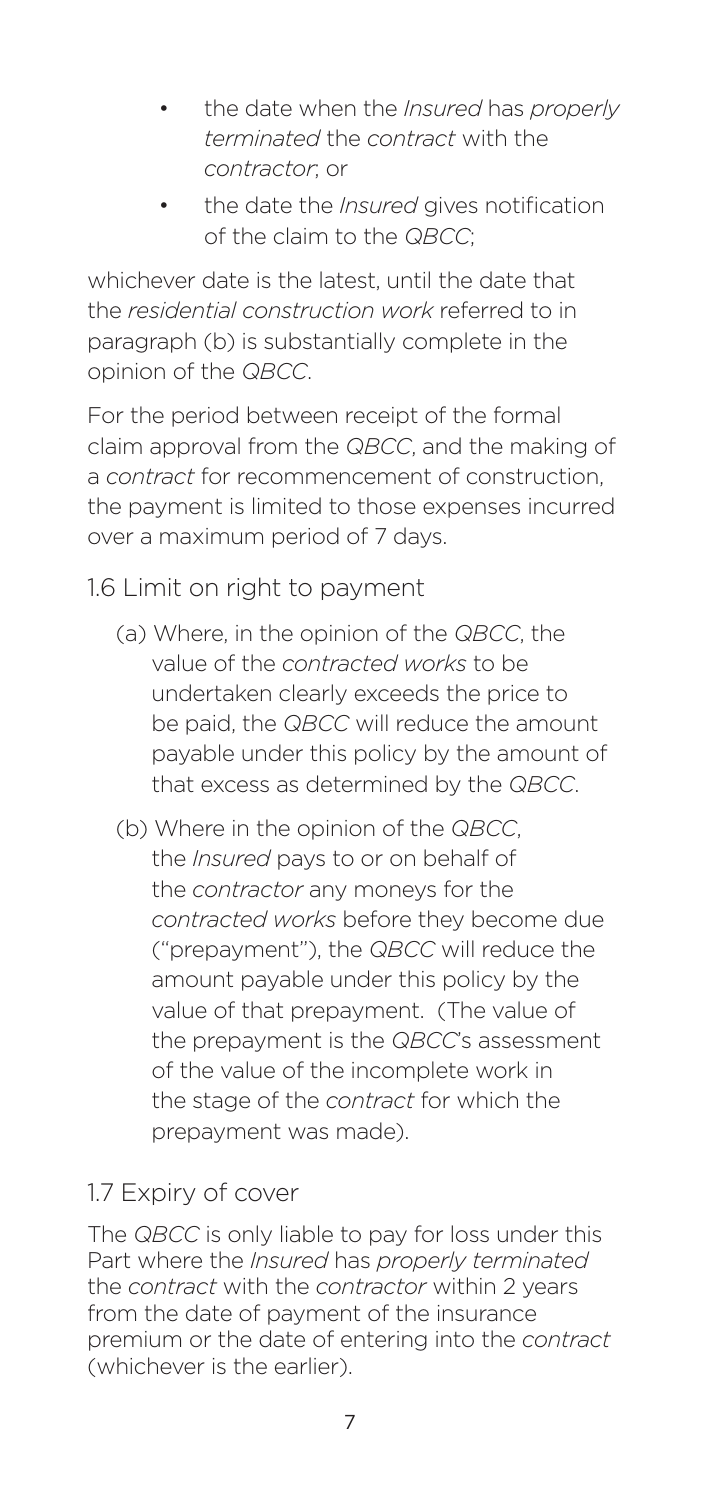### 1.8 Time limit for making a claim

The *Insured* is NOT ENTITLED to payment for loss under this Part unless the claim is made under this Part within 3 months of the *Insured* properly terminating the *contract*, or within such further time as the *QBCC* may allow.

1.9 No liability in certain circumstances

The *QBCC* is not liable under this Part:

(a) in relation to a *contract* or *contract*s for:

- (i) *residential construction work* involving more than two living units between the *Insured* and the one *contractor*; or
- (ii) *residential construction work* to the *common property* of a *multiple storey dwelling* other than a *duplex* between the *Insured* and the one *contractor*, unless at least 50% of the units were occupied when the *contract* was entered into, and when the *contract* was terminated; or
- (iii) *residential construction work* involving the construction of a *multiple storey dwelling* other than a *duplex*.

(b)where the *Insured* has exercised the *Insured*'s right to withdraw from the *contract* during the "cooling off period" in accordance with the terms of the *contract*, or pursuant to the provisions of the *Domestic Building Contracts Act 2000.*

For sub-section 1.9(a)(i):

- (a) a single detached dwelling is taken to be 1 living unit; and
- (b)a *residential unit* is taken to be 1 living unit; and
- (c) a *duplex* is taken to be 2 living units.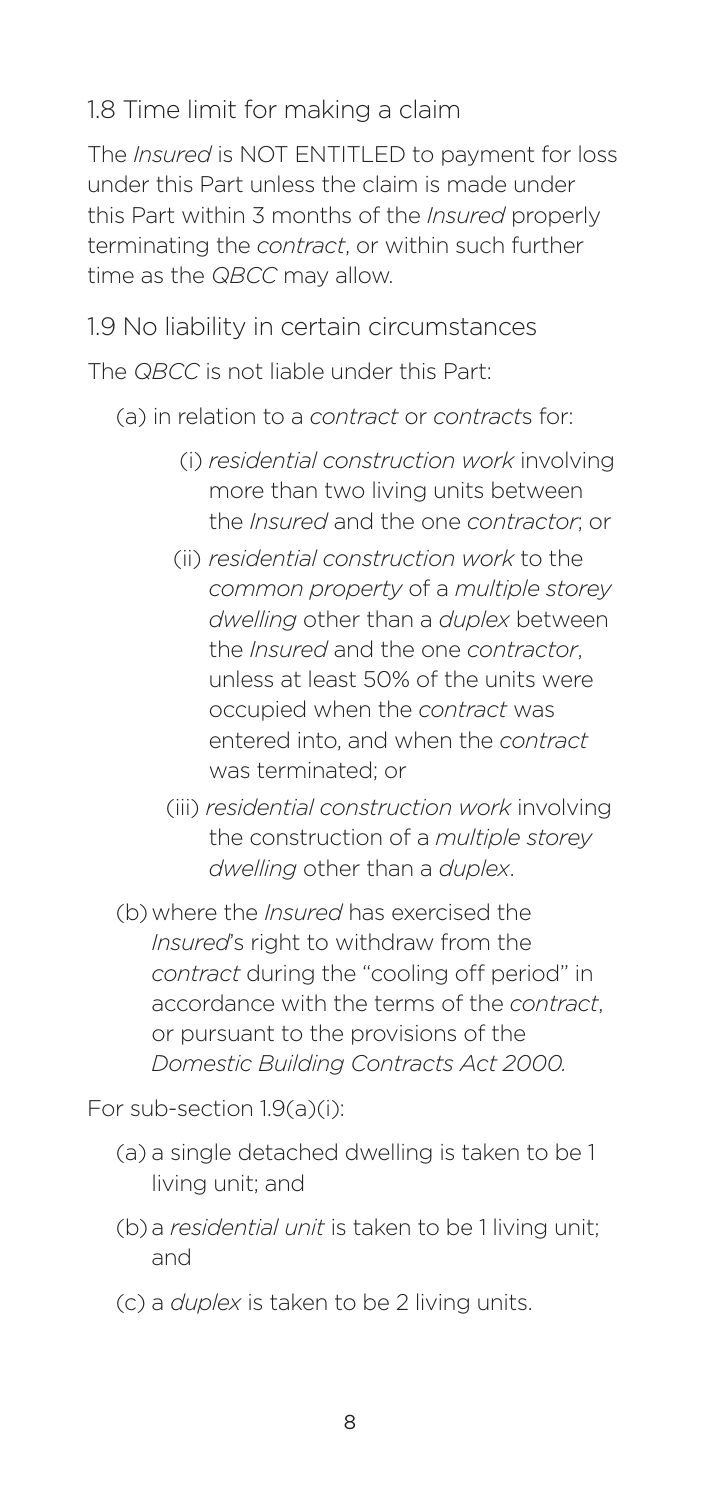# **Part 2: Non-completion, acts of vandalism and forcible removal**

#### 2.1 Payment for *vandalism* and *forcible removal*

Subject to the terms of this policy, the *QBCC* agrees to pay for loss suffered by the *Insured* in the event of another person causing damage to or destruction of *standing work* through *vandalism* or *forcible removal*.

#### 2.2 Commencement of cover

Subject to clause 2.10, the *QBCC*'s liability under this Part commences when the *QBCC* receives the *Insured*'s claim under Part 1 of this policy and only where:

- (a) the claim is for loss suffered by the *Insured* because the *contractor* failed to complete *residential construction work* under a *contract*; and
- (b) *standing work* formed part of the *contracted works* under the *contract*.

To remove doubt the *QBCC* is not liable and the *Insured* is not entitled to payment under this policy for loss resulting from a *defined event* occurring prior to the lodgement of a claim under Part 1 of this policy.

#### 2.3 Lodgement of claim

The *QBCC* is only liable to pay for loss under this Part if the *Insured* lodges a claim under this Part within *14 days* of the *defined event* which caused the loss.

#### 2.4 Reporting of *defined event* to police

The *Insured* must make a formal complaint to the police about the *defined event* prior to lodging a claim under this Part, and must provide the information required in accordance with clause 2.11 to the *QBCC* at the time the claim is lodged.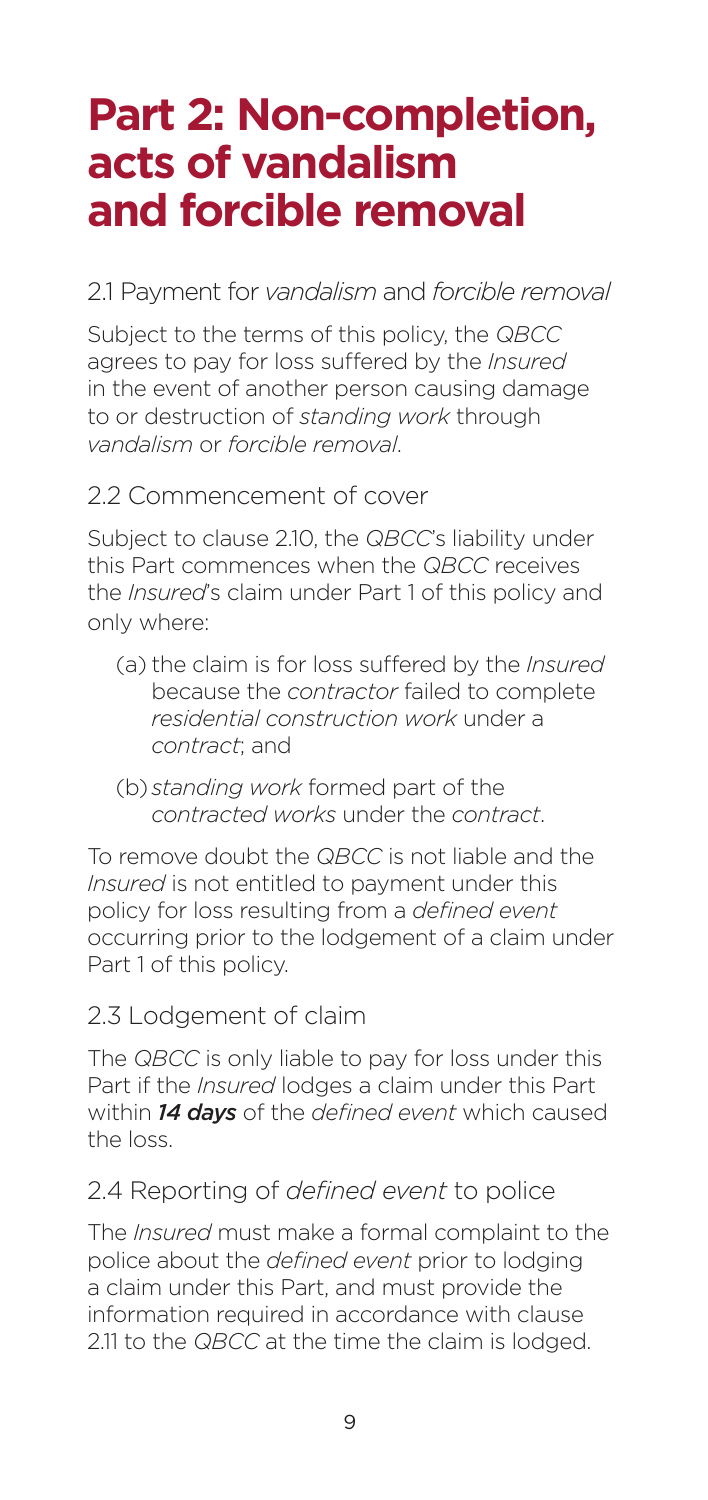#### 2.5 Excess

An excess of \$2,500 is payable by the *Insured* for each *defined event* for which loss is claimed under this Part.

### 2.6 Amount of payment

Subject to Parts 6, 7 and 8 of this policy, if a claim is made under this Part payment is limited to the reasonable cost, as determined by the *QBCC*, of undertaking those works necessary to reinstate the *standing work* to the same state that it was immediately prior to the *defined event* less the *Insured*'s remaining liability under the *contract* after assessment of the *Insured*'s claim under Part 1 of this policy.

### 2.7 Rectification without approval

The *Insured* is not entitled to payment for loss under this Part if the damaged or destroyed *standing work* is rectified or otherwise reinstated without the *prior written approval* of the *QBCC*.

#### 2.8 Expiry of cover under this part

The *QBCC* ceases to be liable under this Part on the earliest of the following:

- (a) 6 months from the date the *contract* for *residential construction work* was *properly terminated*;
- (b) the date the *Insured* enters into a *contract* to complete the work that was contracted to be performed under the terminated *contract* under which the *standing work* was performed;
- (c) 7 days after the *QBCC*'s written approval of a claim under Part 1 for which the *standing work* formed part of the *contracted works*.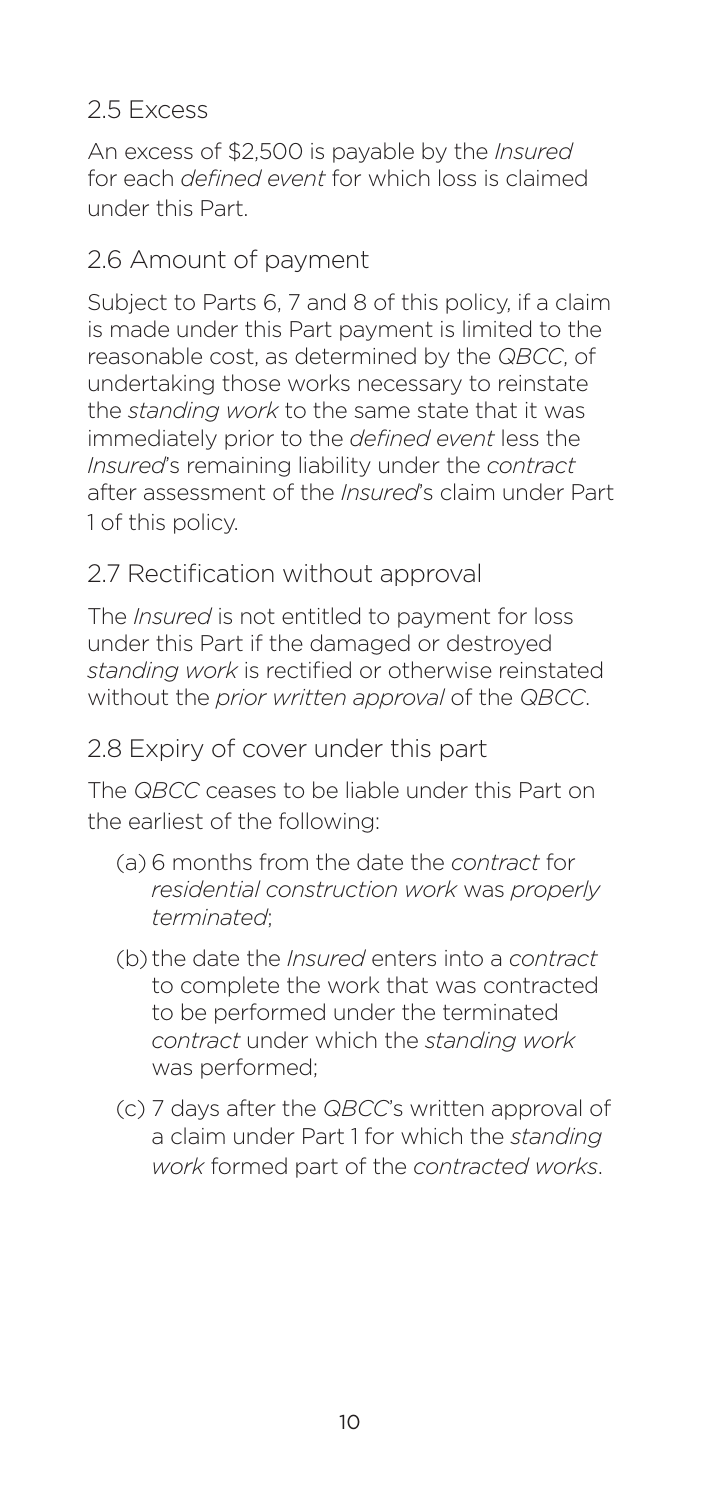#### 2.9 Expiry of cover for loss caused by a particular *defined event*

Without limiting clause 2.8, the *QBCC* ceases to be liable under this Part for a particular *defined event* on the earliest of the following:

- (a) the date the *Insured* enters into a *contract* to rectify or reinstate damage or destruction to the *standing work* caused by the particular *defined event*;
- (b)7 days after the *QBCC*'s written approval of a claim under this Part for loss caused by the particular *defined event*.
- 2.10 Exclusion from cover where the *QBCC* is not liable under Part 1

The *QBCC* is not liable under this Part if the *QBCC* is not liable under Part 1 of this policy, or the *Insured* is not entitled to payment under Part 1 of this policy, for non-completion of a *contract* for which the *standing work* formed part of the *contracted works*.

This clause does not apply in circumstances where the *Insured* would be entitled to a payment under Part 1 but for the operation of either clause 1.5(a) or clause 6.6 of this policy.

2.11 Information to be provided to the *QBCC*

The *Insured* is not entitled to payment under this Part if the *Insured* fails to provide the *QBCC* with the following information:

- (a) evidence of the *Insured*'s complaint to the police about the *defined event*; and
- (b)all other information reasonably required by the *QBCC* as being necessary to assess the claim.

#### 2.12 Access to assess a claim

The *Insured* is not entitled to payment under this Part if the *Insured* refuses the *QBCC* or a delegate of the *QBCC* access to the *standing work* for the purposes of assessing the damage or destruction caused by the *defined event*.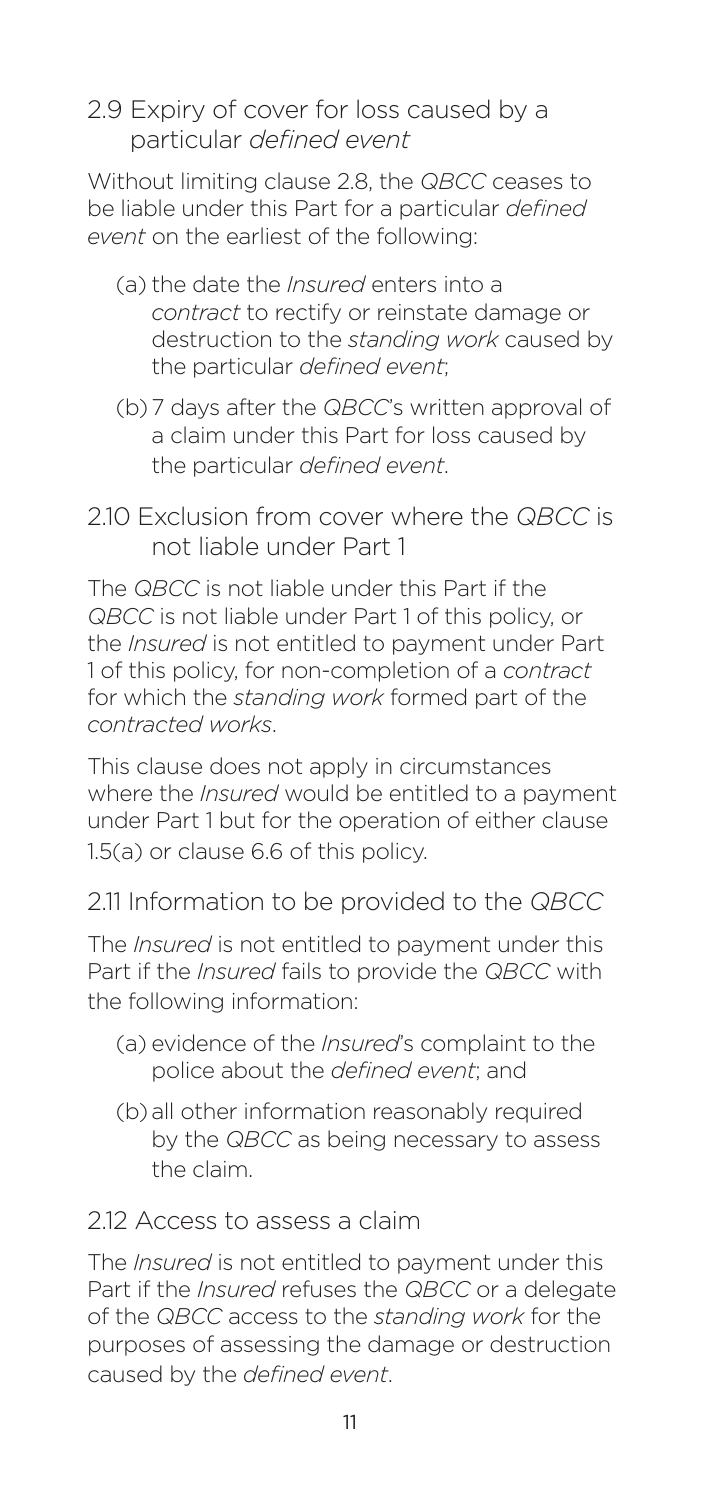2.13 No liability in certain circumstances

The *QBCC* is not liable under this Part for any of the following:

- (a) loss in relation to public or legal liability for the payment of compensation in respect of death, bodily injury or illness, occurring on the premises during the period of insurance, or loss suffered as a result of defective products;
- (b) loss to other property, including but not limited to adjoining properties and *associated building work* as a result of the *defined event*;
- (c) loss in relation to the cost of removing tree stumps or any part of a tree that has not fallen or caused damage to *standing work*.

# **Part 3: Non-completion fire, storm or tempest**

3.1 Payment for *fire, storm* or *tempest*

Subject to the terms of this policy, the *QBCC* agrees to pay for loss to the *Insured* in the event of damage to, or destruction of *standing work* caused by a *fire*, *storm* or *tempest*.

3.2 Commencement of cover

Subject to clause 3.8, the *QBCC*'s liability under this Part commences when the *QBCC* receives the *Insured*'s claim under Part 1 of this policy and only where:

- (a) the claim is for loss suffered by the *Insured* because the *contractor* failed to complete *residential construction work* under a *contract*; and
- (b) *standing work* formed part of the *contracted works* under the *contract*.

To remove doubt the *QBCC* is not liable and the *Insured* is not entitled to payment under this policy for loss resulting from a *defined event* occurring prior to the lodgement of a claim under Part 1 of this policy.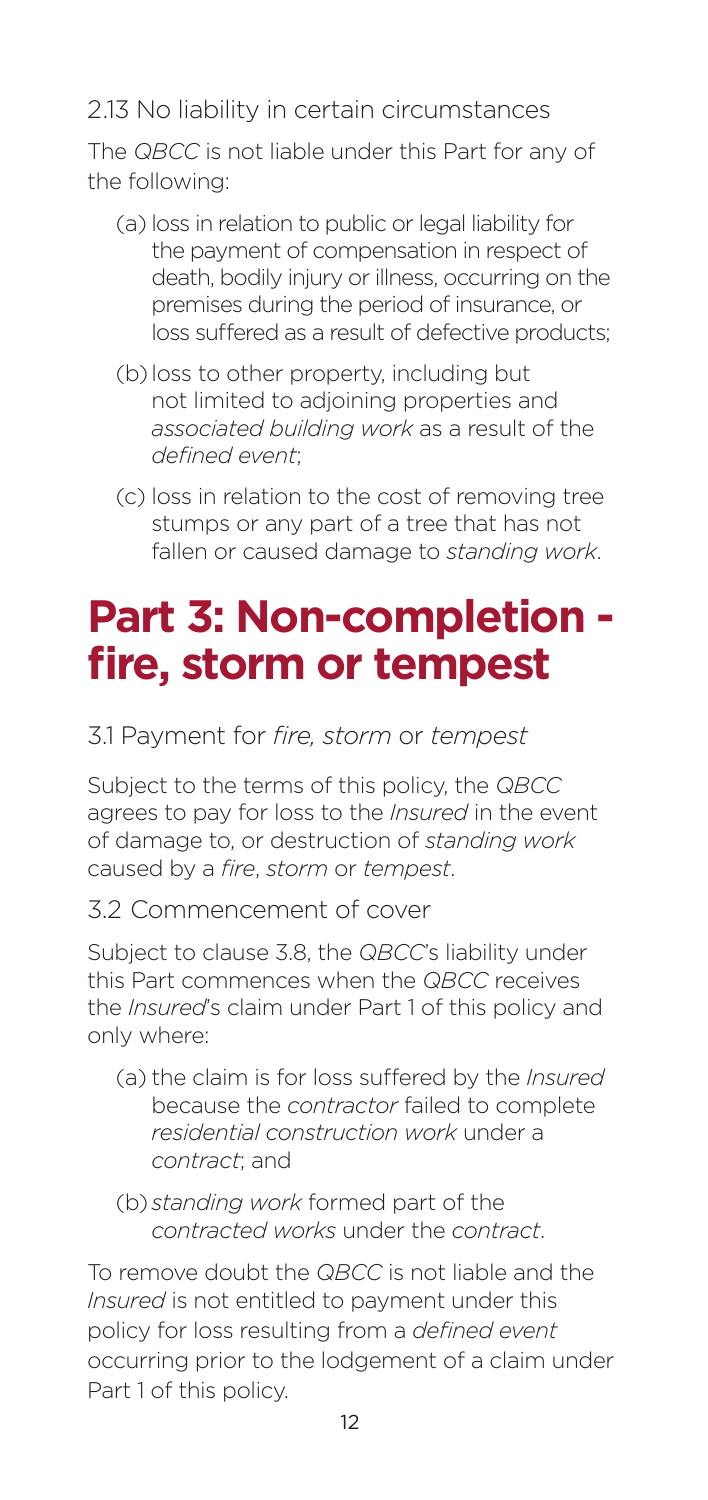### 3.3 Lodgement of claim

The *QBCC* is only liable to pay for loss under this Part if the *Insured* lodges a claim under this Part within *14 days* of the *defined event* which caused the loss.

### 3.4 Amount of payment

Subject to Parts 6, 7 and 8 of this policy, if a claim is made under this Part, payment is limited to the reasonable cost, as determined by the *QBCC*, of undertaking those works necessary to reinstate the *standing work* to the same state that it was immediately prior to the *defined event* less the *Insured*'s remaining liability under the *contract* after assessment of the *Insured*'s claim under Part 1 of this policy.

### 3.5 Rectification without approval

The *Insured* is not entitled to payment for loss under this Part if the damaged or destroyed *standing work* is reinstated without the *prior written approval* of the *QBCC*.

### 3.6 Expiry of cover under this part

The *QBCC* ceases to be liable under this Part on the earliest of the following:

- (a) 6 months from the date the *contract* for *residential construction work* was *properly terminated*;
- (b) the date the *Insured* enters into a *contract* to complete the work that was contracted to be performed under the terminated *contract* under which the *standing work* was performed;
- (c) 7 days after the *QBCC*'s written approval of a claim under Part 1 for which the *standing work* formed part of the *contracted works*.

### 3.7 Expiry of cover for loss caused by a particular *defined event*

Without limiting clause 3.6, the *QBCC* ceases to be liable under this Part for a particular *defined event* on the earliest of the following: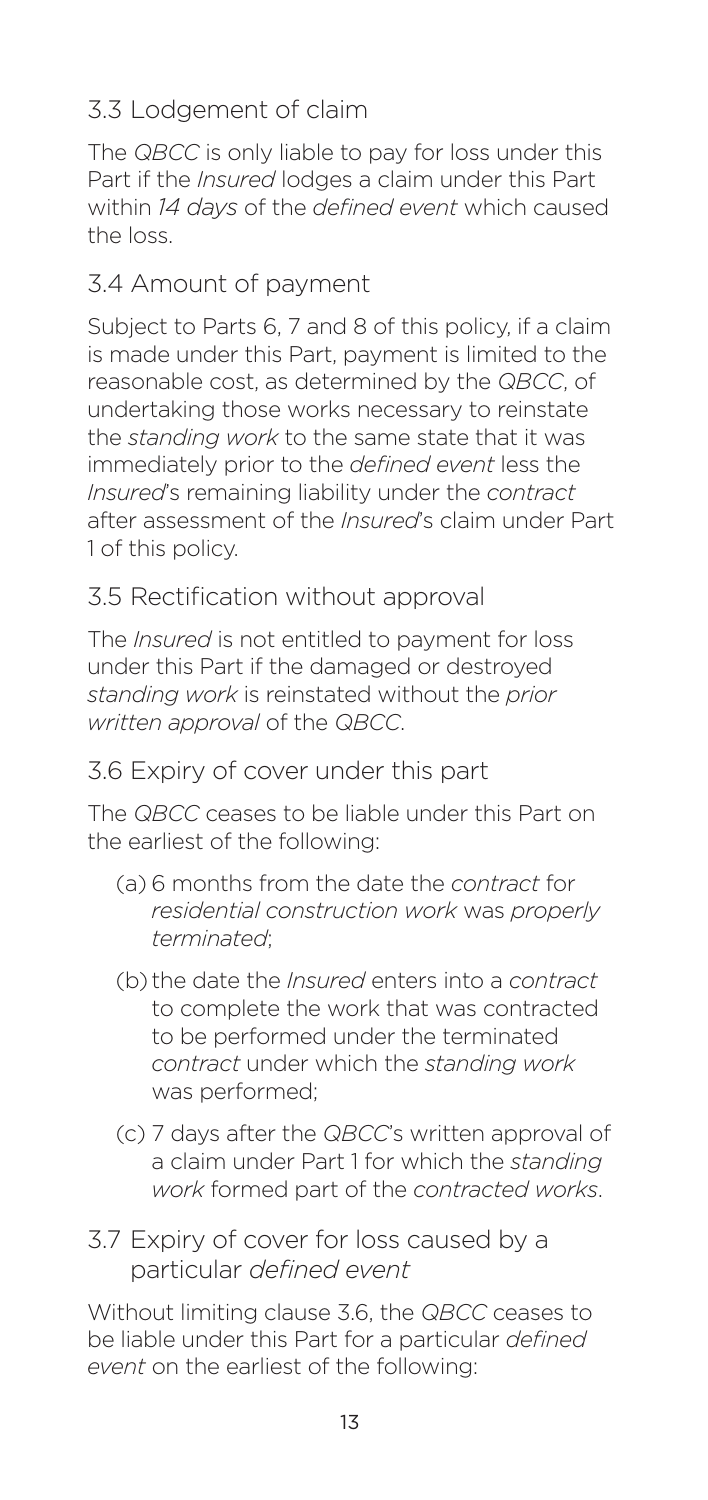- (a) the date the *Insured* enters into a *contract* to rectify damage or destruction to the *standing work* caused by the particular *defined event*;
- (b)7 days after the *QBCC*'s written approval of a claim under this Part for loss caused by the particular *defined event*.
- 3.8 Exclusion from cover where the *QBCC* is *not* liable under Part 1

The *QBCC* is not liable under this Part if the *QBCC* is not liable under Part 1 of this policy, or the *Insured* is not entitled to receive a payment for loss under Part 1 of this policy, for non-completion of a *contract* for which the *standing work* formed part of the *contracted works*.

This clause does not apply in circumstances where the *Insured* would be entitled to a payment under Part 1 but for the operation of clause 1.5(a) or clause 6.6 of this policy.

#### 3.9 *Fire* caused by *vandalism* or *forcible removal*

To remove doubt, the *QBCC* is not liable under this Part for loss to *standing work* that has been damaged or destroyed by *fire* caused by or arising out of *vandalism*, *forcible removal* or other unlawful act.

### 3.10 Information to be provided to the *QBCC*

The *Insured* is not entitled to payment under this Part if the *Insured* fails to provide the *QBCC* with all information reasonably required by the *QBCC* as being necessary to assess the claim.

#### 3.11 Access to assess a claim

The *Insured* is not entitled to payment under this Part if the *Insured* unreasonably refuses the *QBCC* or a delegate of the *QBCC* access to the *standing work* for the purposes of assessing the damage or destruction caused by the *defined event*.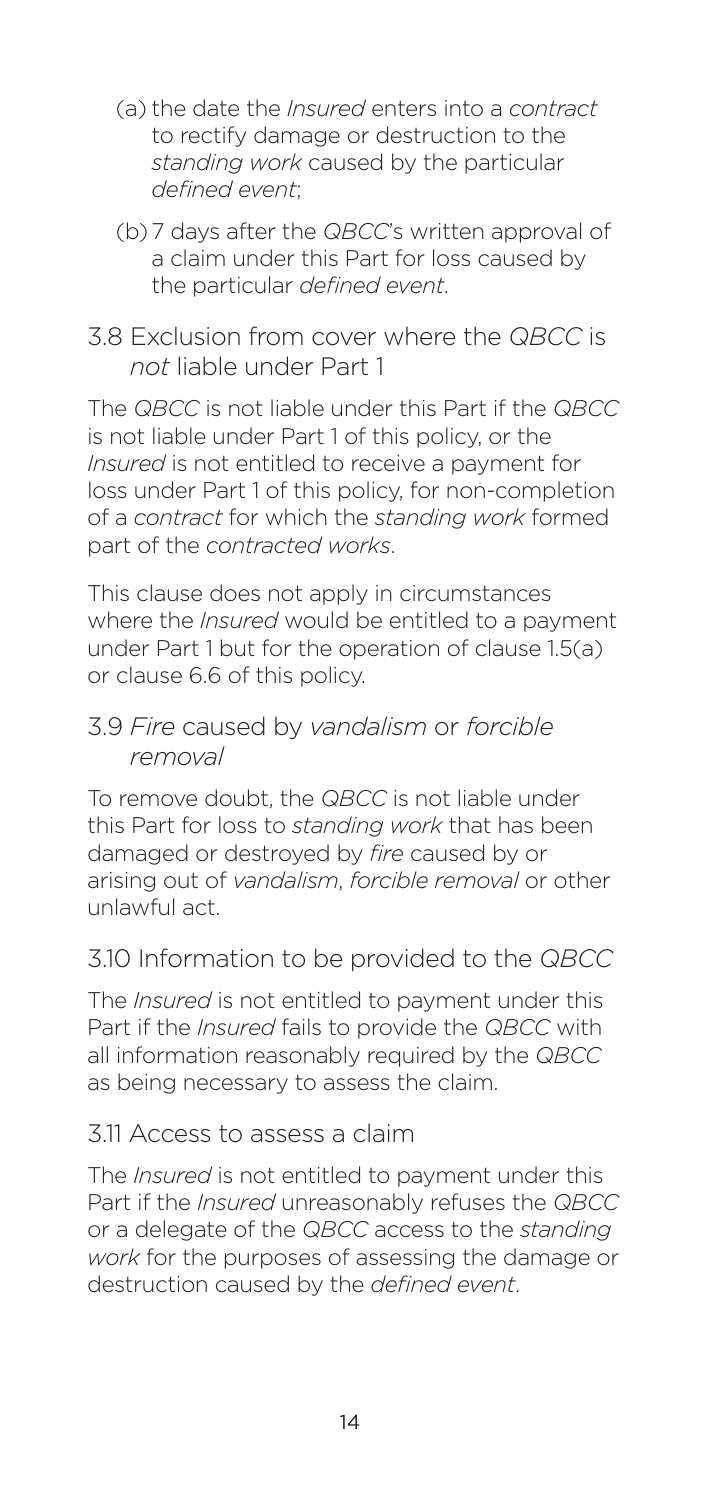3.12 No liability in certain circumstances

The *QBCC* is not liable under this Part for any of the following:

- (a) loss caused gradually out of repeated exposure to *fire* or smoke;
- (b)loss in relation to public or legal liability for the payment of compensation in respect of death, bodily injury or illness, occurring on the premises during the period of insurance, or loss suffered as a result of defective products;
- (c) loss to other property, including but not limited to adjoining properties and *associated building work* as a result of *fire*, *storm* or *tempest* commencing or occurring on, or otherwise affecting, the *residential construction work* subject to this policy;
- (d)loss in relation to the cost of removing tree stumps or any part of a tree that has not fallen or caused damage to *standing work*.

# **Part 4: Defective construction**

#### 4.1 Payment for Defective Construction

Subject to the terms of this policy, the *QBCC*  agrees to pay the cost of rectifying defects in the *residential construction work* that is *primary building work*, other than for defects from subsidence or settlement referred to in Part 5 of this policy.

#### 4.2 Amount of Payment

(a) Subject to clause 4.2(c) and Parts 6, 7 and 8 of this policy, the amount of the payment under this Part will be limited to the reasonable cost, as determined by the *QBCC,* of undertaking those works necessary to rectify the defects, less, where the *Insured* contracted with the *contractor*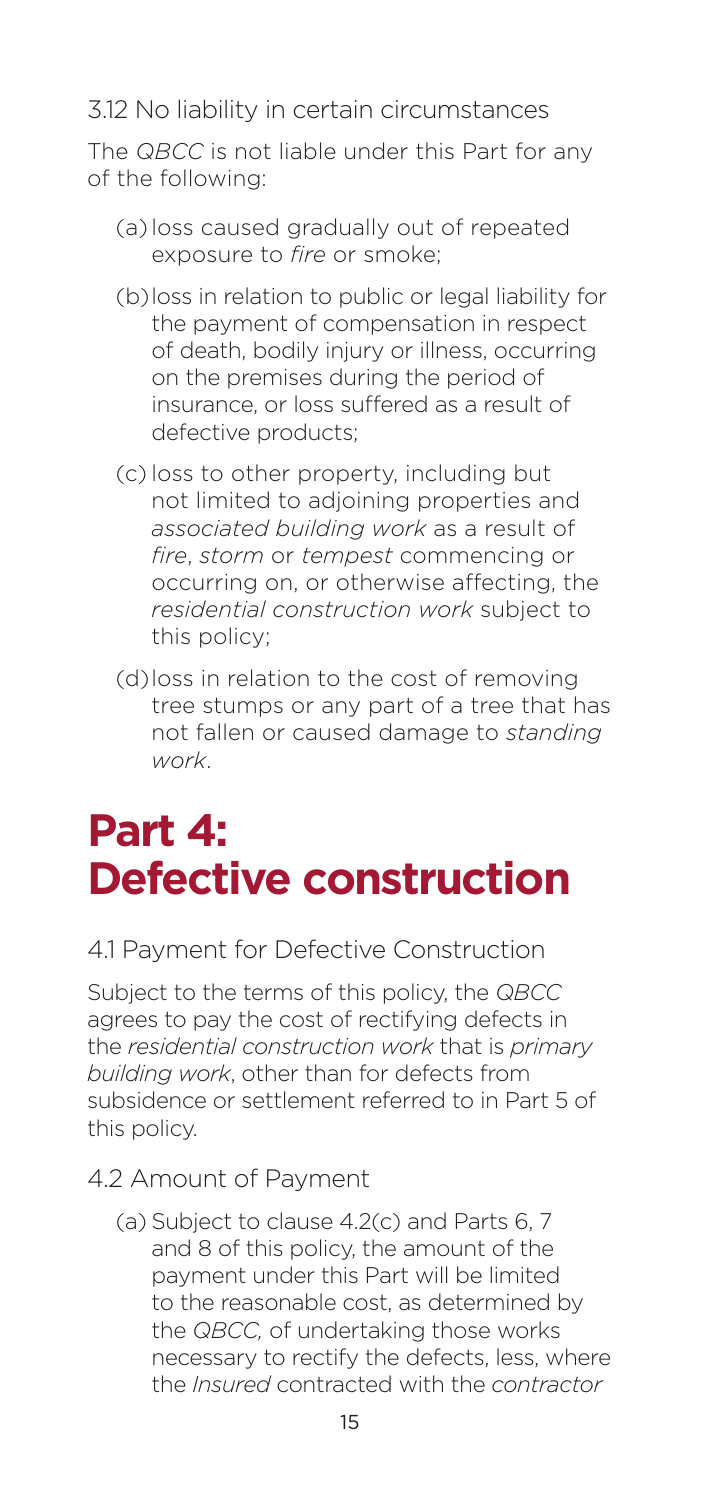for the undertaking of the *residential construction work* which is defective, the *owner*'s remaining liability under the *contract*.

Under this clause 4.2(a), for the purpose of determining the *owner*'s remaining liability under the *contract*, the *QBCC* may credit the *owner* with an amount for which the *contractor* has, for valuable consideration, waived payment and an amount for which the *contractor* is liable to the *owner* in respect of the *contract* for the *contracted works*.

- (b)Where the *QBCC* has admitted a claim for payment for loss relating to defects, it may if it thinks fit, having given prior written approval, pay the *Insured* for the reasonable alternative accommodation of the *Insured*  and any removal and storage costs of the *Insured* as determined by the *QBCC* as having been necessarily incurred by the *Insured* as a result of the need to rectify the defects and because the *residential construction work* is, in the opinion of the *QBCC*, uninhabitable.
- (c) Where, in the opinion of the *QBCC*, the undertaking of remedial works is unnecessary or unreasonable, the payment under this clause 4.2 will be limited to the loss in value, if any, as determined by the *QBCC* in the *residential construction work*, produced by the departure from the plans or specifications or by the defective workmanship or materials.

#### 4.3 Limits on Right to Payment

The *QBCC*'s liability to pay under this Part will not arise:

- (a) where, in the opinion of the *QBCC*, the *Insured* unreasonably refuses access to the *contractor* or his/her agent to undertake rectification; or
- (b) in circumstances where the *QBCC* issues a direction to rectify defective work, until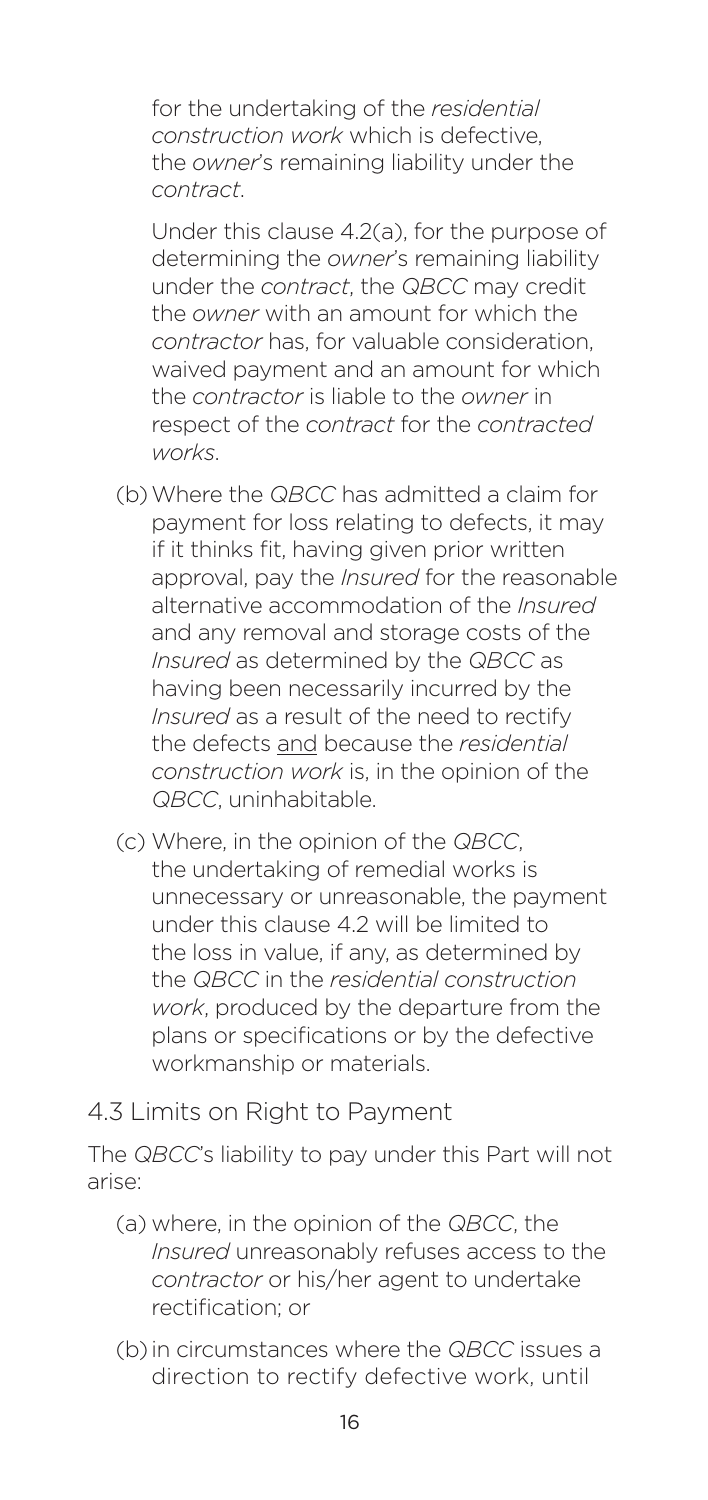the *QBCC* is satisfied that the *contractor* will not comply with that direction or the requirements of the *Tribunal* or a Court in relation to that direction; or

(c) in circumstances where the *contractor* has a continuing obligation to complete the *residential construction work*.

#### 4.4 Expiry of Cover

- (a) Subject to clause 4.4(c), the *QBCC* is only liable to pay for loss under this Part for a *category 1 defect* where the defect first became evident within *6 years and 6 months* after:
	- (i) the date of payment of the insurance premium, or the date of entering into the *contract* (and where more than one date, whichever is the earlier); or
	- (ii) where no insurance premium was paid and there was no written *contract*, the date of commencement of construction.
- (b)The *QBCC* is only liable to pay for loss under this Part for a *category 2 defect*  where the defect first became evident within 6 months after the date of *practical completion* of the *residential construction work.*
- (c) Where the *residential construction work,* (and *residential construction work*  comprising more than one separate residence will be considered separately), has not reached *practical completion* within **6 months after:** 
	- (i) the date of payment of the insurance premium, or the date of entering into the *contract* (and where more than one date, whichever is the earlier); or
	- (ii) where no insurance premium was paid and there was no written *contract*, the date of commencement of construction,

the period of insurance cover under this policy in respect of *category 1 defects*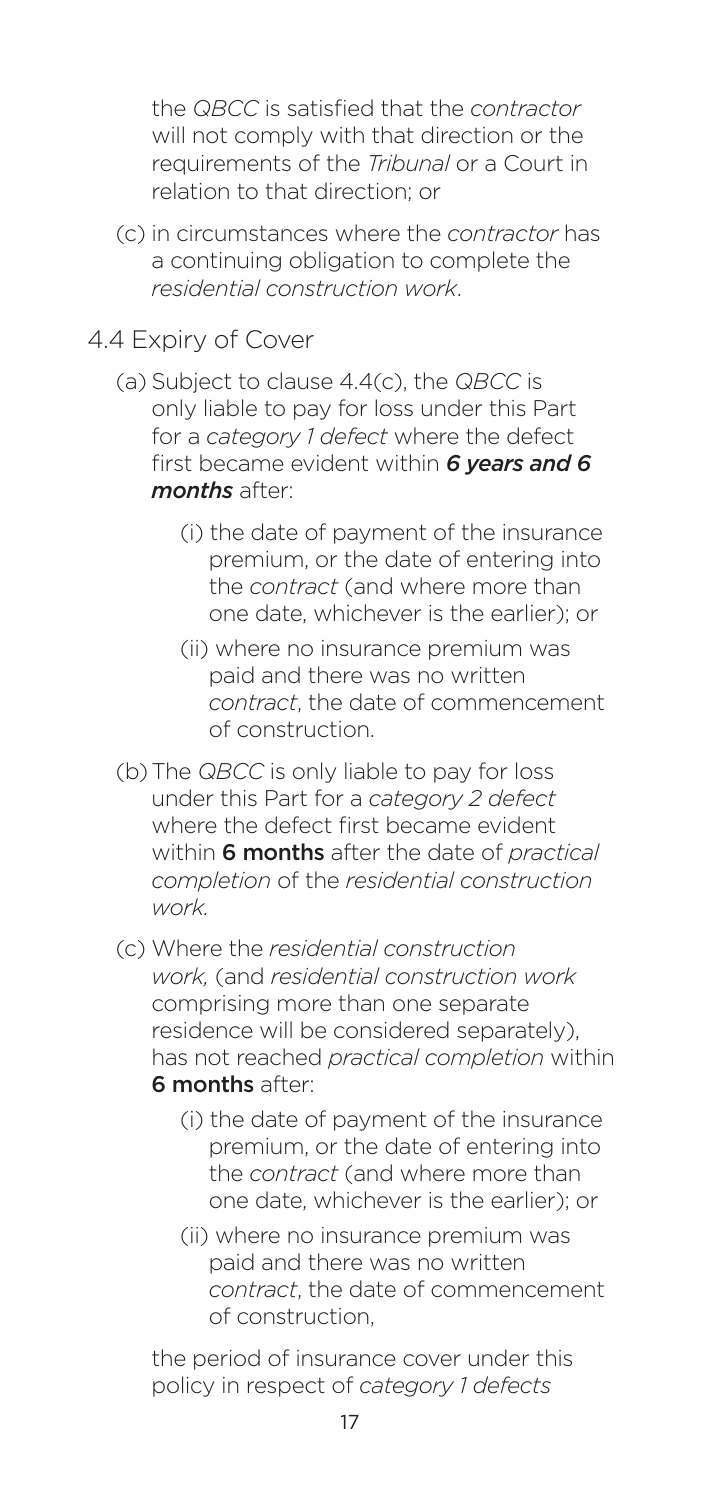will be extended by the amount of time by which the time taken to reach **practical** completion of the *residential construction work* (and *residential construction work* comprising more than one separate residence will be considered separately) exceeds the period of *6 months* from that date.

#### 4.5 Time Limit for Making a Claim

The *Insured* is NOT ENTITLED to payment for loss under this Part unless:

- (a) in the case of a *category 1 defect,* the claim is made within **3 months** of that defect first becoming evident (in the opinion of the *QBCC*); or
- (b) in the case of a *category 2 defect*, the claim is made within **7 months** of the date of *practical completion*,

or within such further time as the **QBCC** may allow.

4.6 No Liability in Certain Circumstances

The *QBCC* is not liable under this Part for that part of *residential construction work* that is *associated building work.*

# **Part 5: Subsidence or settlement**

5.1 Payment for Subsidence or Settlement

- (a) Subject to the terms of this policy, the *QBCC* agrees to pay for the cost of remedying subsidence or settlement damage to the *residential construction work* that is *primary building work*.
- (b) For the purposes of this policy, "subsidence or settlement" means movement in the foundations of the *residential construction work* which adversely affects the structural adequacy or serviceability, performance or functional use of that work.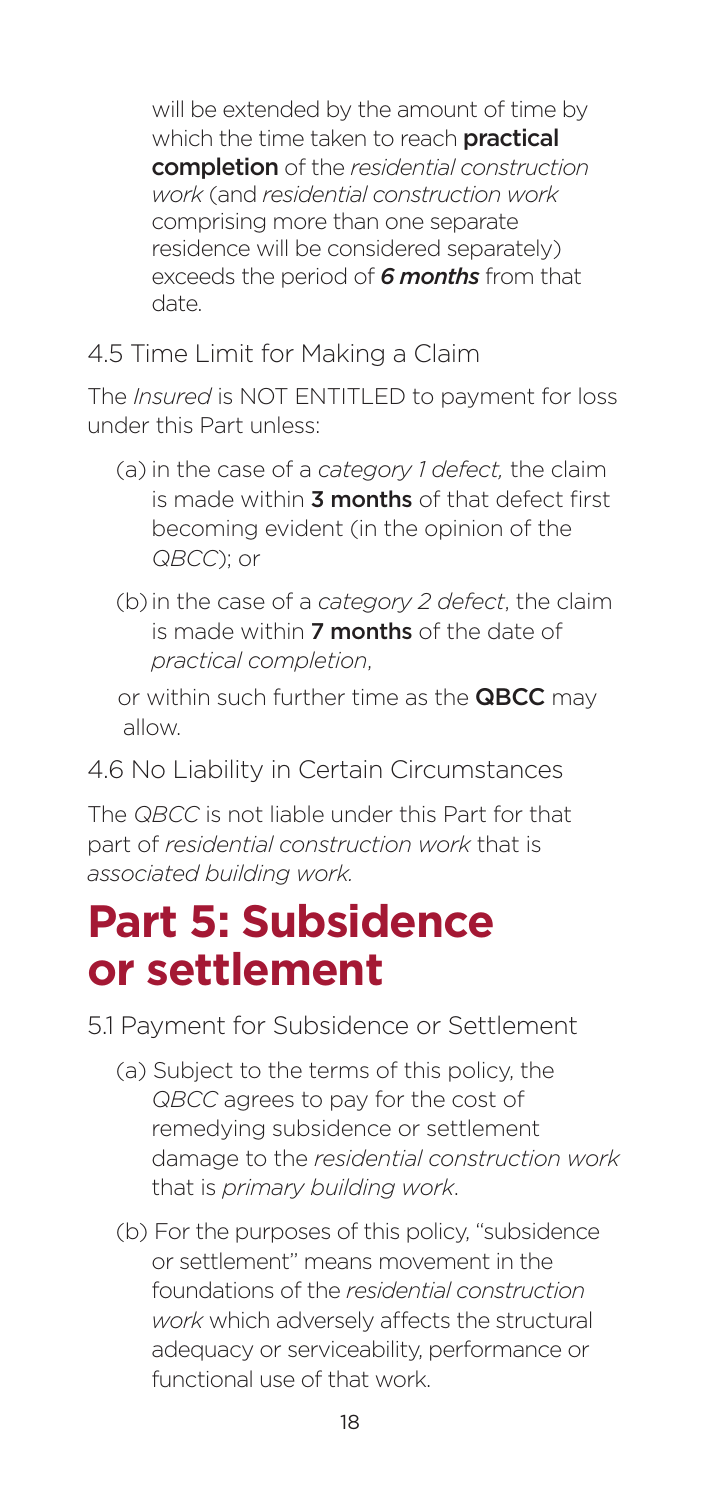#### 5.2 Amount of Payment

Subject to Parts 6, 7 and 8 of this policy, the amount of the payment under this Part will be:

- (a) (i) where the *residential construction work* has been completed and the *Insured* contracted with the *contractor* for the undertaking of the *residential construction work* whose foundations have subsided or settled, the reasonable cost of remedying the *residential construction work* less the *owner*'s remaining liability under the *contract*; or
	- (ii) where the *residential construction work* has been completed and the *Insured* purchased the *land* on which the *residential construction work* has been performed, the reasonable cost of remedying the *residential construction work*; or
	- (iii) where the *residential construction work* has not been completed, the reasonable cost of remedying the *residential construction work*; and
- (b)where the *QBCC* has admitted a claim for payment for loss in relation to subsidence or settlement, it may if it thinks fit, having given prior written approval, pay the *Insured* for the reasonable alternative accommodation of the *Insured* and any removal and storage costs of the *Insured* necessarily incurred by the *Insured* as a result of the need to remedy the subsidence and settlement damage and because the *residential construction work* is, in the opinion of the *QBCC*, uninhabitable.

#### 5.3 Limits on Right to Payment

The *QBCC'*s liability for payment under this Part will not arise:

(a) where, in the opinion of the *QBCC,* the *Insured* unreasonably refuses access to the *contractor* or his/her agent to undertake rectification; or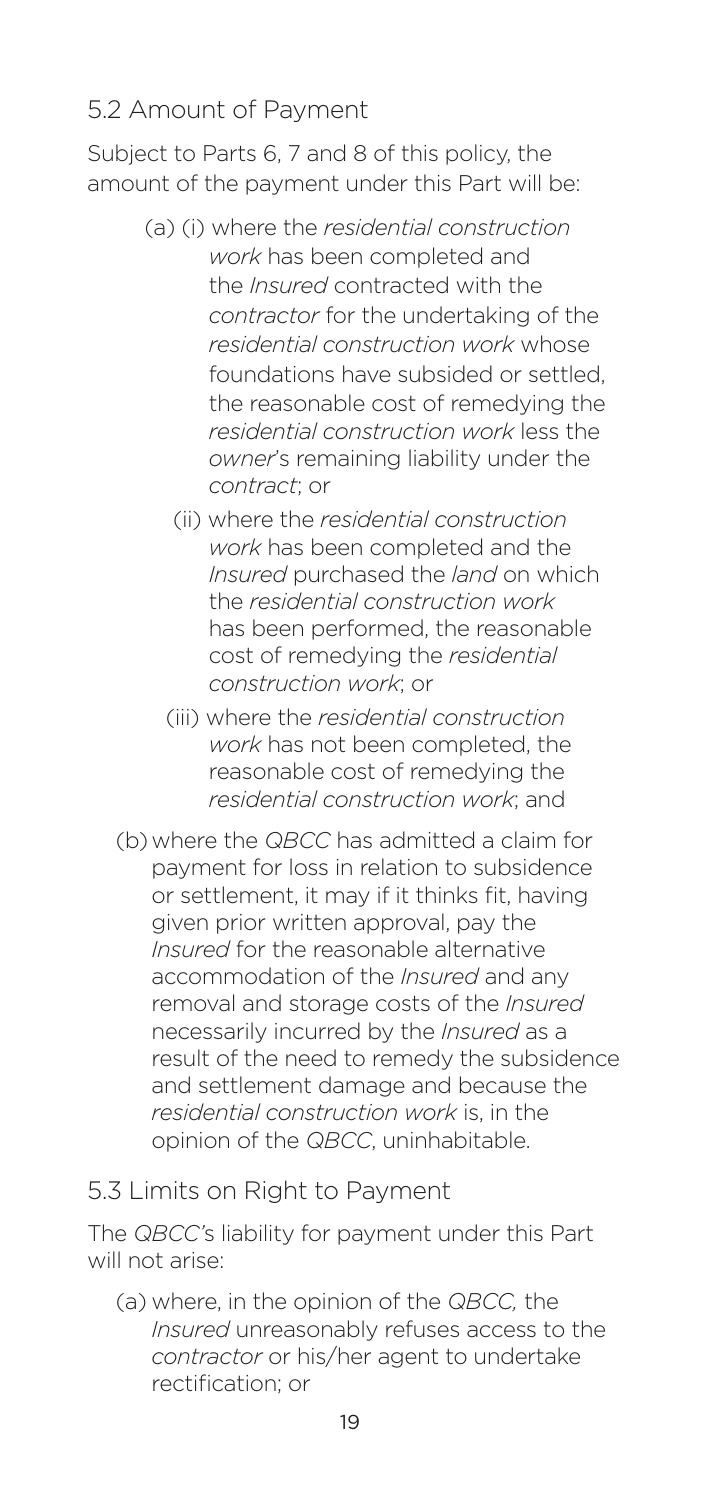- (b) in circumstances where the *QBCC* issues a direction to rectify defective work, until the *QBCC* is satisfied that the *contracto*r will not comply with that direction or the requirements of the *Tribunal* or a Court in relation to that direction.
- 5.4 Expiry of Cover
	- (a) Subject to clause 5.4(b), the *QBCC* is only liable to pay for loss under this Part where the subsidence or settlement first became evident within **6 years and 6 months** after:
		- (i) the date of payment of the insurance premium, or the date of entering into the *contract* (and where more than one date, whichever is the earlier); or
		- (ii) where no insurance premium was paid and there was no *contract*, the date of commencement of construction.
	- (b)Where the *residential construction work,* (and *residential construction work* comprising more than one separate residence will be considered separately), has not reached *practical completion* within 6 months after:
		- (i) the date of payment of the insurance premium, or the date of entering into the *contract* (and where more than one date, whichever is the earlier); or
		- (ii) where no insurance premium was paid and there was no written *contract*, the date of commencement of construction,

the period of insurance cover under this policy in respect of subsidence or settlement will be extended by the amount of time by which the time taken to reach *practical completion* of the *residential construction work* (and *residential construction work* comprising more than one separate residence will be considered separately) exceeds the period of 6 months from that date.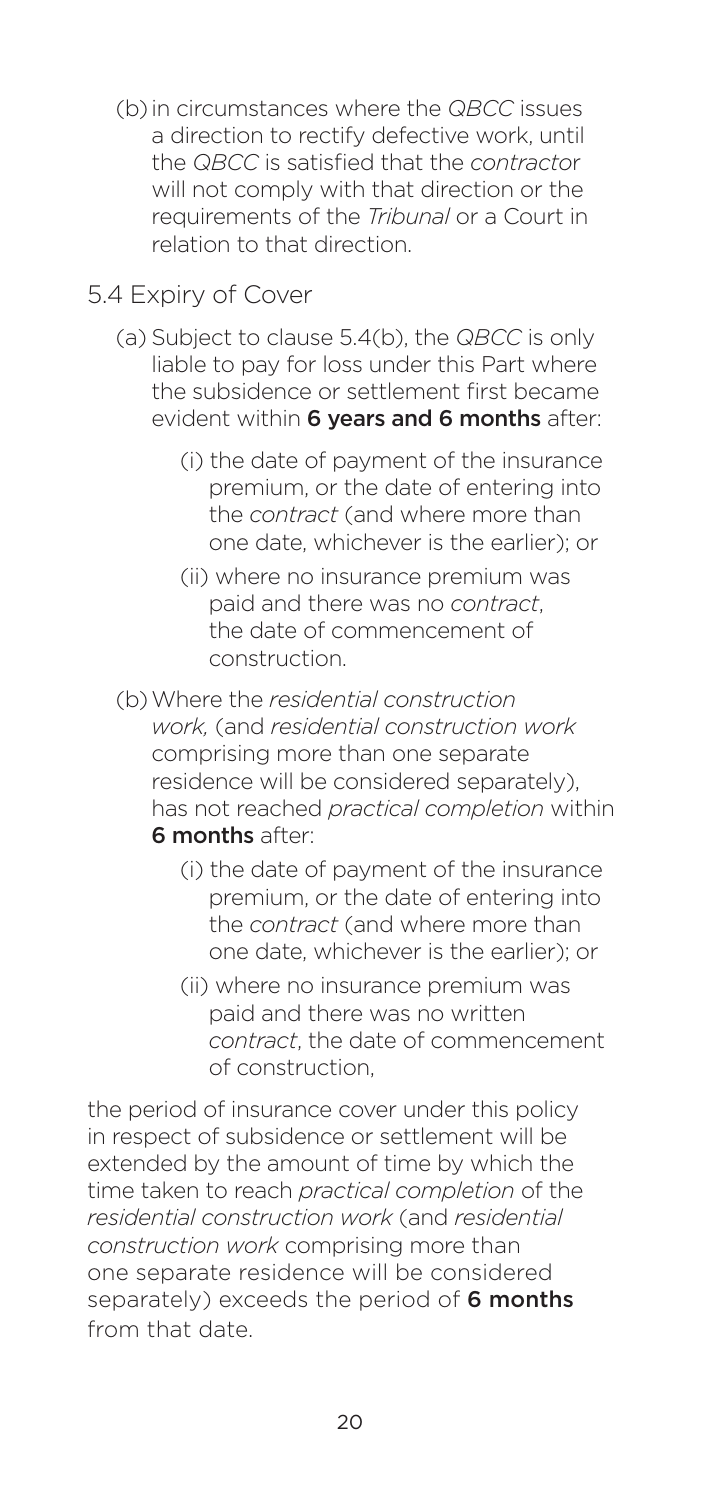## 5.5 Time Limit for Making a Claim

The *Insured* is not entitled to payment for loss under this Part unless the claim is made within **3 months** of the subsidence or settlement first becoming evident (in the opinion of the *QBCC*), or within such further time as the *QBCC* may allow.

#### 5.6 No Liability in Certain Circumstances

The *QBCC* is not liable under this Part for the cost of remedying subsidence or settlement damage for *residential construction work* that is *associated building work.*

# **Part 6: Limits of liability**

### 6.1 Limits of Liability

In no case will the *QBCC* be liable to an *Insured* for an amount in excess of the maximum amount of payment for loss calculated in accordance with this policy.

- 6.2 Maximum Liability Single Detached Dwelling, *Duplex or Related Roofed Building* (that is not part of a *contract* for other *Residential Construction Work*) - Prior to *Practical Completion*
	- (a) This clause applies to liability under this policy in relation to:
		- (i) a single detached dwelling; or
		- (ii) a *duplex*; or
		- (iii) a *related roofed building* that is not erected or constructed, rectified or otherwise altered as part of a *contract* for the performance of other *residential construction work*.
	- (b) The maximum amount of payment for which the *QBCC* will be liable for all claims in the aggregate under this policy, in respect of a building mentioned in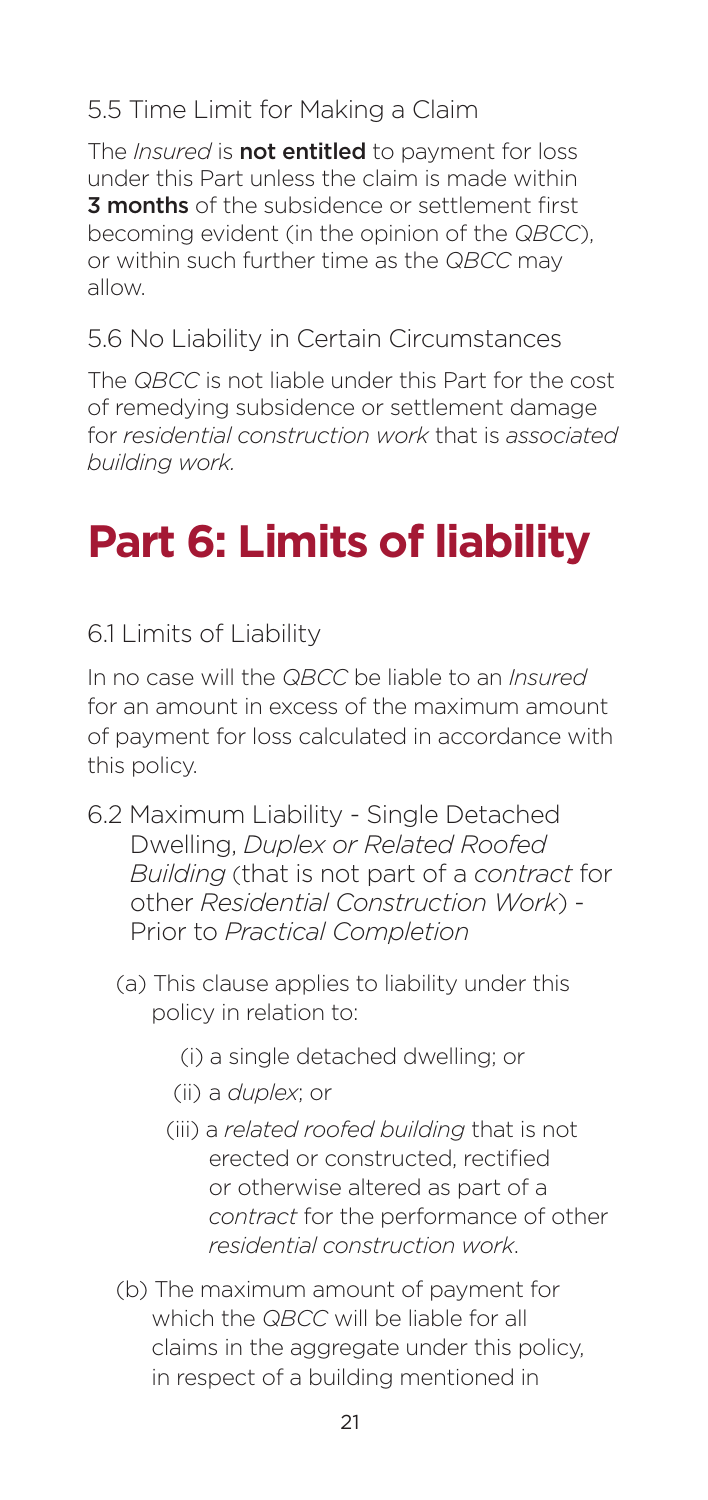paragraph (a), that includes any or all of the following components:

- (i) loss resulting from non-completion of works;
- (ii) loss to *standing work* resulting from *vandalism* and *forcible removal*;
- (iii) defects that become apparent prior to *practical completion* of works;
- (iv) subsidence or settlement that becomes apparent prior to *practical completion* of works;

will be the *replacement value* of the *residential construction work* or \$200,000, whichever is less. That amount includes, where applicable, a maximum of \$5,000 for alternative accommodation, removal and storage costs.

- 6.3 Maximum Liability Single Detached Dwelling, *Residential Unit* or *Related Roofed Building* (that is not part of a *contract* for other *Residential Construction Work*) - After *Practical Completion*
	- (a) This clause applies to liability under this policy in relation to:
		- (i) a single detached dwelling; or
		- (ii) a *residential unit*; or
		- (iii) a *related roofed building* that is not erected, constructed, rectified or otherwise altered as part of a *contract* for the performance of other *residential construction work*.
	- (b) The maximum amount of payment for which the *QBCC* will be liable for all claims in the aggregate under this policy, in respect to a building mentioned in paragraph (a), that includes any or all of the following components:
		- (i) loss resulting from defective work that becomes apparent after *practical completion*;
		- (ii) subsidence or settlement that becomes apparent after *practical completion*;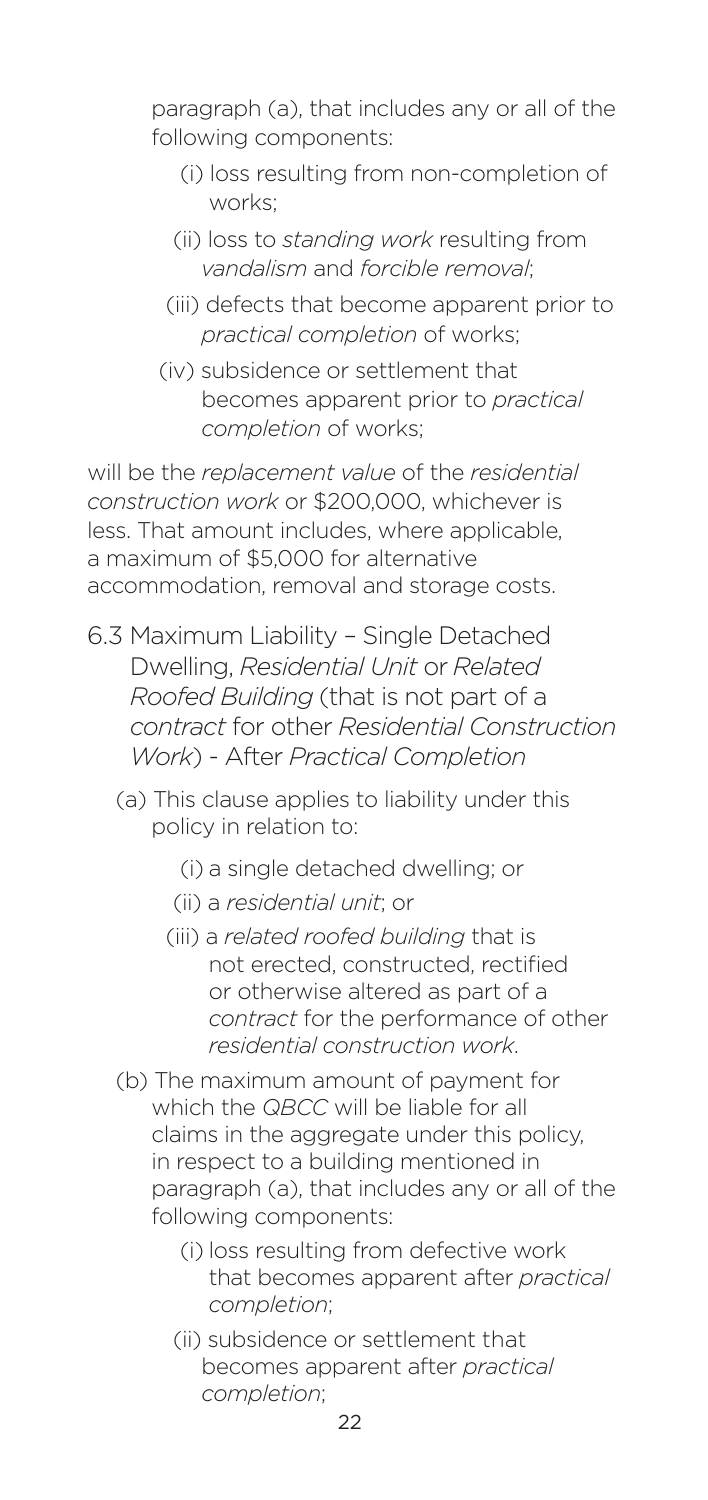will be the *replacement value* of the *residential construction work* or \$200,000, whichever is less. That amount includes, where applicable, a maximum of \$5,000 for alternative accommodation, removal and storage costs.

6.4 Maximum Liability – *Contracted Works* that comprise of a *Related Roofed Building* and other *Residential Construction Work*

- (a) This clause applies to liability under this policy in relation to *contracted works* that includes the erection or construction of, or construction on, at least one *related roofed building* and other *residential construction work*.
- (b) The maximum amount of payment for which the *QBCC* will be liable for all claims in the aggregate under this policy, in respect of *contracted works* mentioned in paragraph (a), that includes any or all of the following components:
	- (i) loss resulting from non-completion of works;
	- (ii) loss to *standing work* resulting from *vandalism* and *forcible removal*;
	- (iii) loss resulting from defective work that becomes apparent prior to *practical completion* of works;
	- (iv) subsidence or settlement that becomes apparent prior to *practical completion* of works;

will be:

- (v) for a single detached dwelling and the *related roofed building* or buildings - the *replacement value* of the *contracted works* or \$200,000, whichever is the lower amount:
- (vi) for each *residential unit* and the *related roofed building* or buildings - the *replacement value* of the *contracted works* or \$200,000, whichever is the lower amount.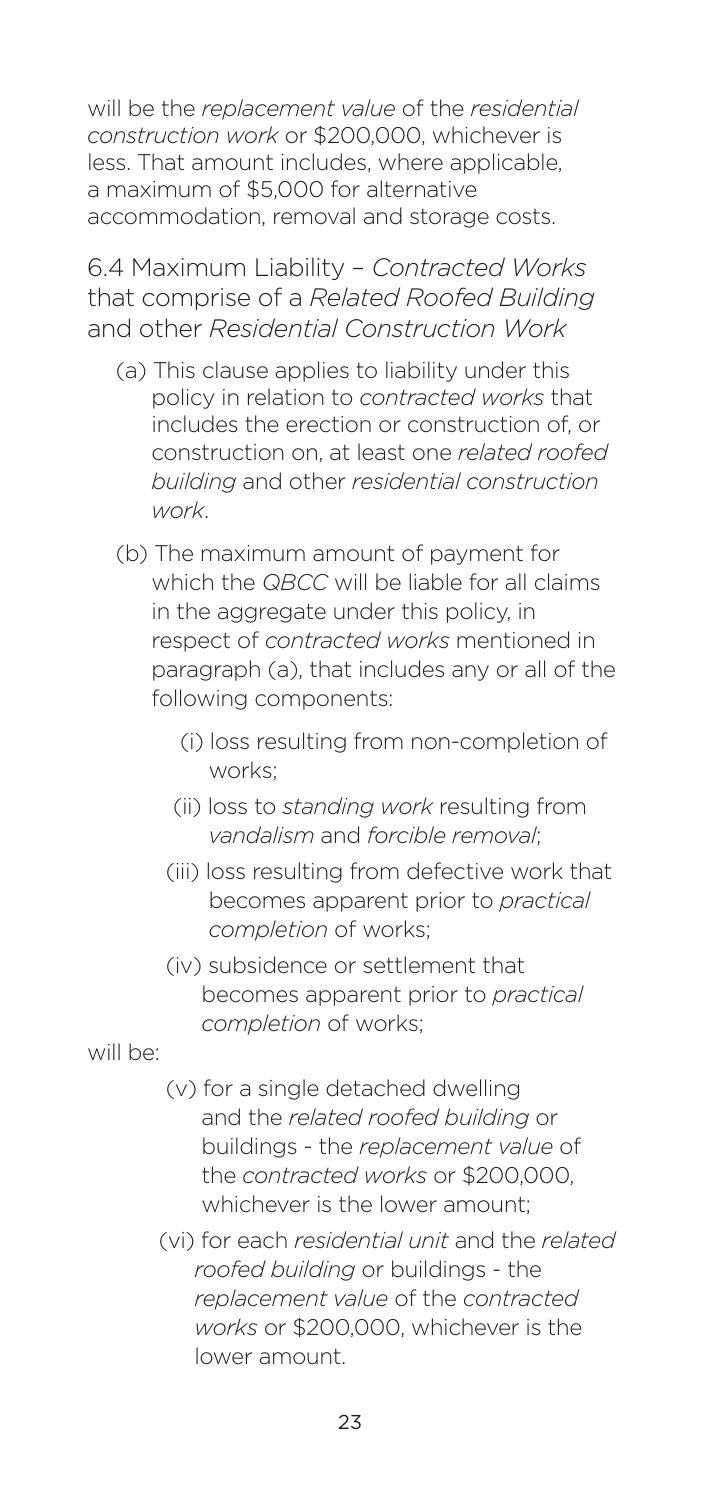- (c) The maximum amount of payment for which the *QBCC* will be liable under this policy for a claim, in respect of *contracted works* mentioned in paragraph (a), that includes any or all of the following components:
	- (i) loss resulting from defective work that becomes apparent after *practical completion*;
	- (ii)subsidence or settlement that becomes apparent after *practical completion*;

will be:

- (iii) for a single detached dwelling and the *related roofed building* or buildings - the *replacement value* of the *contracted works* or \$200,000, whichever is the lower amount:
- (iv) for each *residential unit* and the *related roofed building* and buildings - the *replacement value* of the *contracted works* or \$200,000, whichever is the lower amount.
- 6.5 Maximum Liability *Common Property*
	- (a) This clause applies to liability under the *Scheme* for the *common property* component of *contracted works.*
	- (b) The maximum amount of payment for which the *QBCC* will be liable under the *Scheme* for all claims in the aggregate, in respect of the *common property* in paragraph (a), that includes any or all of the following components:
		- (i) loss resulting from non-completion of works;
		- (ii) loss resulting from defective work;
		- (iii) subsidence or settlement;

will be:

(iv) \$1,000,000; or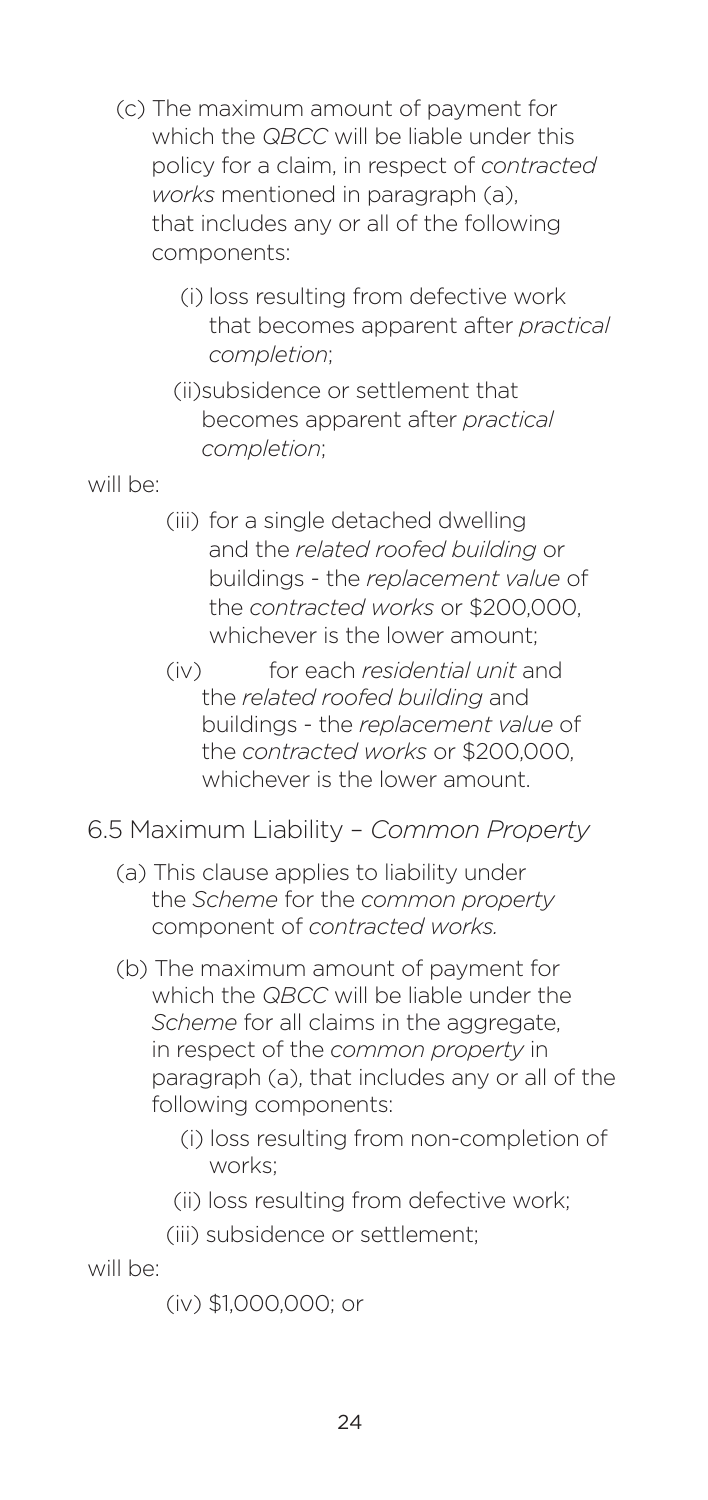- (v) \$200,000 times the number of *residential units* in the building; or
- (vi) an amount calculated by the *QBCC* as the *replacement value* of the *contracted works*;

whichever is the lowest amount.

- (c) Unless otherwise required by the *Body Corporate* and *Community Management Act 1997*, any payment approved under the *Scheme* for *common property* is to be apportioned between the *residential units* in the building according to their interest schedule lot entitlements of their respective lots and their respective policies under the *Scheme*.
- 6.6 Maximum Liability Failure to Complete **Works** 
	- (a) The maximum payment that can be made for all claims in the aggregate to the *Insured* under Part 1 where the *Insured* has entered into one *contract* with a *contractor* for *residential construction work* is the lower of:
		- (i) the *QBCC*'s assessment of the amount of payment under Part 1 of this policy; or
		- (ii) \$200,000; or
		- (iii) the balance remaining from \$200,000 after the deduction of all amounts approved under Part 2 of this policy.
	- (b) However, if the *Insured* has entered into more than one *contract* with the same *contractor* for *residential construction work*, the maximum payment that can be made for all claims in the aggregate to the *Insured* under Part 1 of this policy, is the lower of:
		- (i) the *QBCC*'s assessment of the amount of payment under Part 1 of this policy; or
		- (ii) \$200,000; or
		- (iii) the balance remaining from \$200,000 after the deduction of the following:
			- A. all amounts approved under Part 2 of this policy; and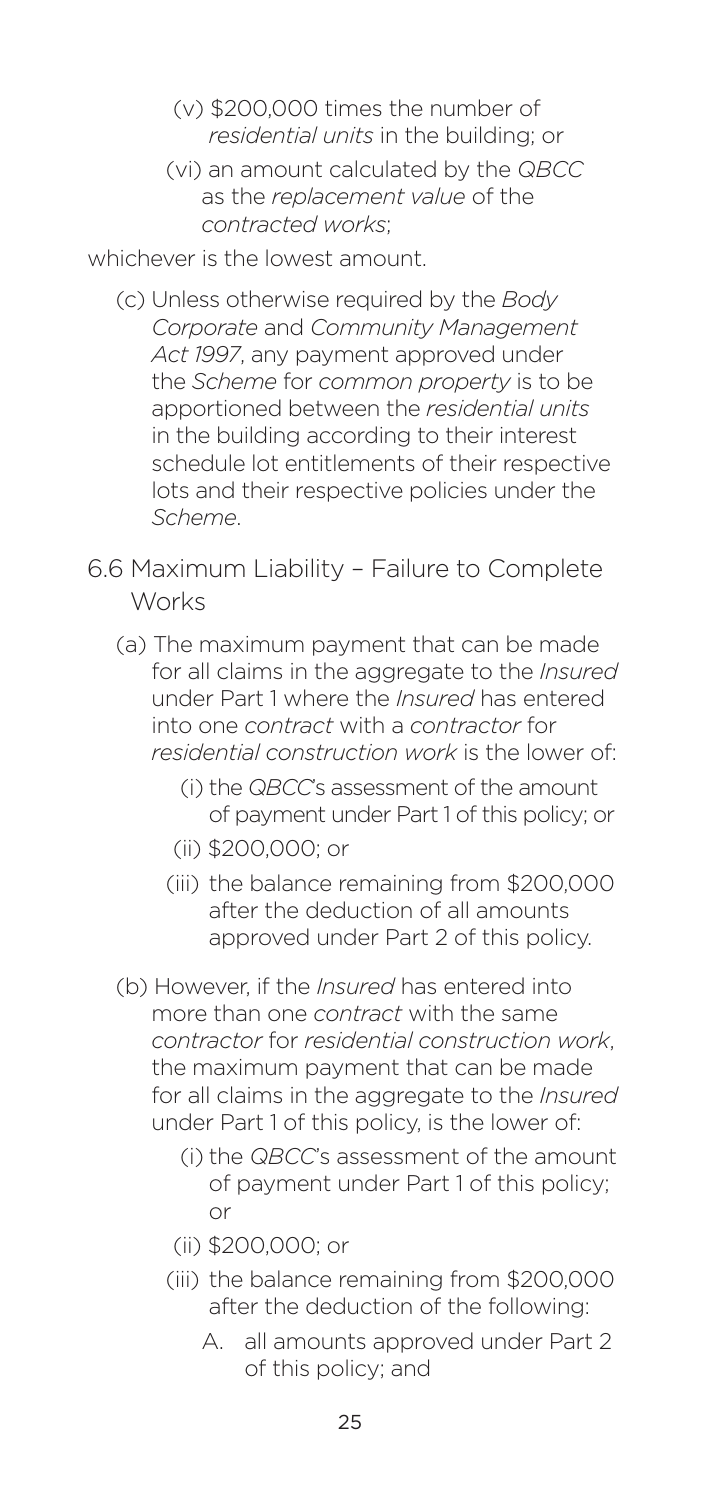- B. all amounts approved under the *Scheme* for the other *contract* or *contracts* in relation to loss associated with the *contractor* failing to complete the other respective *contract* or *contracts* for *residential construction work*; and
- C. all amounts approved under the *Scheme* for the other *contract* or *contracts* in relation to one or more claims for loss associated with damage to or destruction of *standing work* through *vandalism* or *forcible removal*.

#### 6.7 Maximum Liability – *Vandalism* and *Forcible Removal*

The maximum payment that can be made to the *Insured* for all claims in the aggregate under Part 2 of this policy where the *Insured* has entered into one *contract* with a *contractor* for *residential construction work* is the lower of:

- (a) the reasonable cost, as determined by the *QBCC*, of undertaking those works necessary to reinstate the *standing work* to a condition substantially the same as, but not better or more extensive than immediately prior to the *defined event*; or
- (b)\$200,000; or
- (c) the balance remaining from \$200,000 after the deduction of the following:
	- (i) all amounts approved under Part 1 of this policy; and
	- (ii)all amounts approved under Part 2 of this policy for the same or another *defined event*.

If the *Insured* has entered into more than one *contract* with the same *contractor* for *residential construction work*, the maximum payment that can be made to the *Insured* under Part 2 of this policy, is the lower of:

(a) the *QBCC*'s assessment of the amount of payment under Part 2 of this policy; or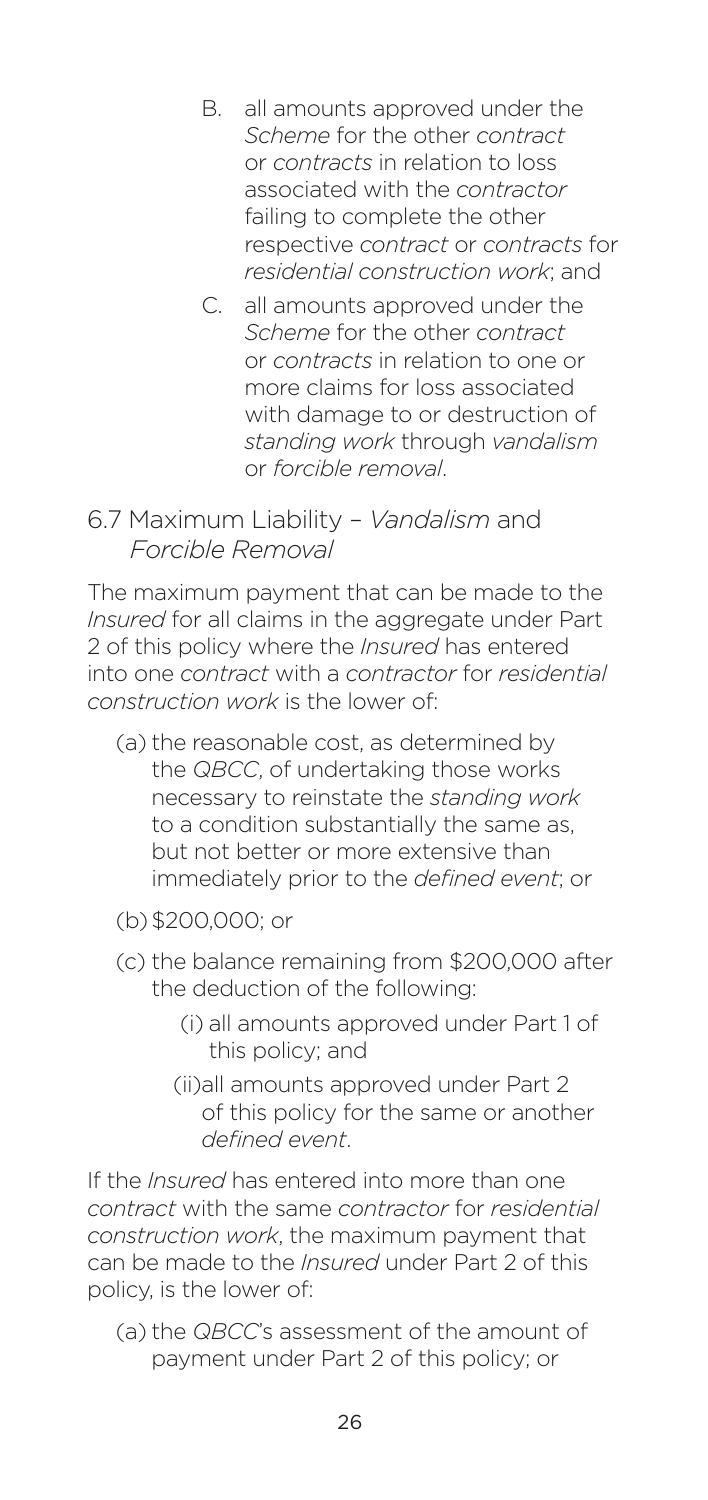#### (b)\$200,000; or

- (c) the balance remaining from \$200,000 after the deduction of the following:
	- (i) all amounts approved under Part 1 of this policy; and
	- (ii) all amounts approved under Part 2 of this policy for the same or another *defined event*; and
	- (iii) all amounts approved under Part 1 of the *Scheme* for the other *contract* or *contracts* in relation to one or more claims for loss associated with the *contractor* failing to complete the other respective *contract* or *contracts* for *residential construction work*; and
	- (iv) all amounts approved under the *Scheme* for the other *contract* or *contracts* in relation to one or more claims for loss associated with damage to or destruction of *standing work* through *vandalism* or *forcible removal*.
- 6.8 Maximum Liability *Fire, Storm* and *Tempest* - Single *Defined Event*
	- (a) Subject to clause 6.9, the total maximum amount of payment for which the *QBCC* will be liable for all claims in the aggregate under Part 3 of this policy for a single *defined event* is the lower of:
		- (i) the *QBCC*'s assessment of the total amount of payment under Part 3 of this policy; or
		- (ii)\$200,000.
	- (b)However, if the *Insured* has entered into more than one *contract* with the same *contractor* for *residential construction work*, the total maximum payment that can be made to the *Insured* under Part 3 of this policy for all claims in the aggregate, notwithstanding that loss may arise as a result of more than one *defined event*, is the lower of:
		- (i) the *QBCC*'s assessment of the total amount of payment under Part 3 of this policy; or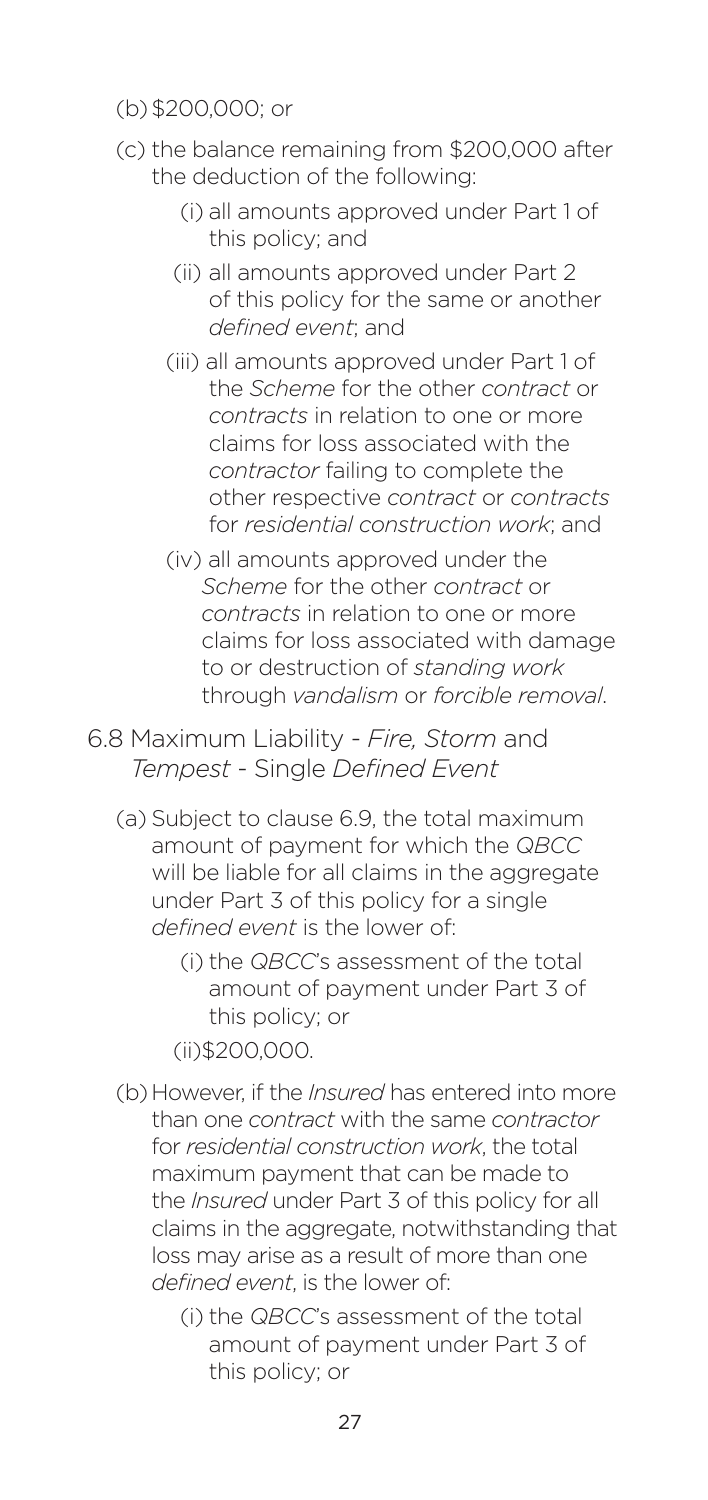(ii)\$200,000; or

(iii) the balance remaining from \$200,000 after deduction of all amounts approved under the *Scheme* for any other *contract* or *contracts* with the same *contractor* in relation to loss caused by *fire*, *storm* or *tempest*.

To remove doubt for clause 6.8(b)(iii), the reference to *fire*, *storm* or *tempest* in this clause is not limited to the same single *defined event* referred to in clause 6.8(b).

- 6.9 Maximum Liability *Fire, Storm* and *Tempest* - Multiple *Defined Events*
	- (a) The total maximum amount of payment for which the *QBCC* will be liable for all claims in the aggregate under Part 3 of this policy where there are multiple *defined events* during the period of cover under this policy is the lower of:
		- (i) the replacement value of the *standing work* to reinstate it to the state it was, as far as practicable, immediately prior to the first relevant *defined event*; or

(ii)\$200,000.

- (b)However, if the *Insured* has entered into more than one *contract* with the same *contractor* for *residential construction work* or the claim is in relation to multiple *residential units* under construction, the maximum payment that can be made to the *Insured* under Part 3 of this policy for all claims made in relation to the *defined events*, is the lower of:
	- (i) the replacement value of the *standing work* to reinstate it to the state it was, as far as practicable, immediately prior to the first relevant *defined event*; or
	- (ii)\$200,000; or
	- (iii) the balance remaining from \$200,000 after deduction of all amounts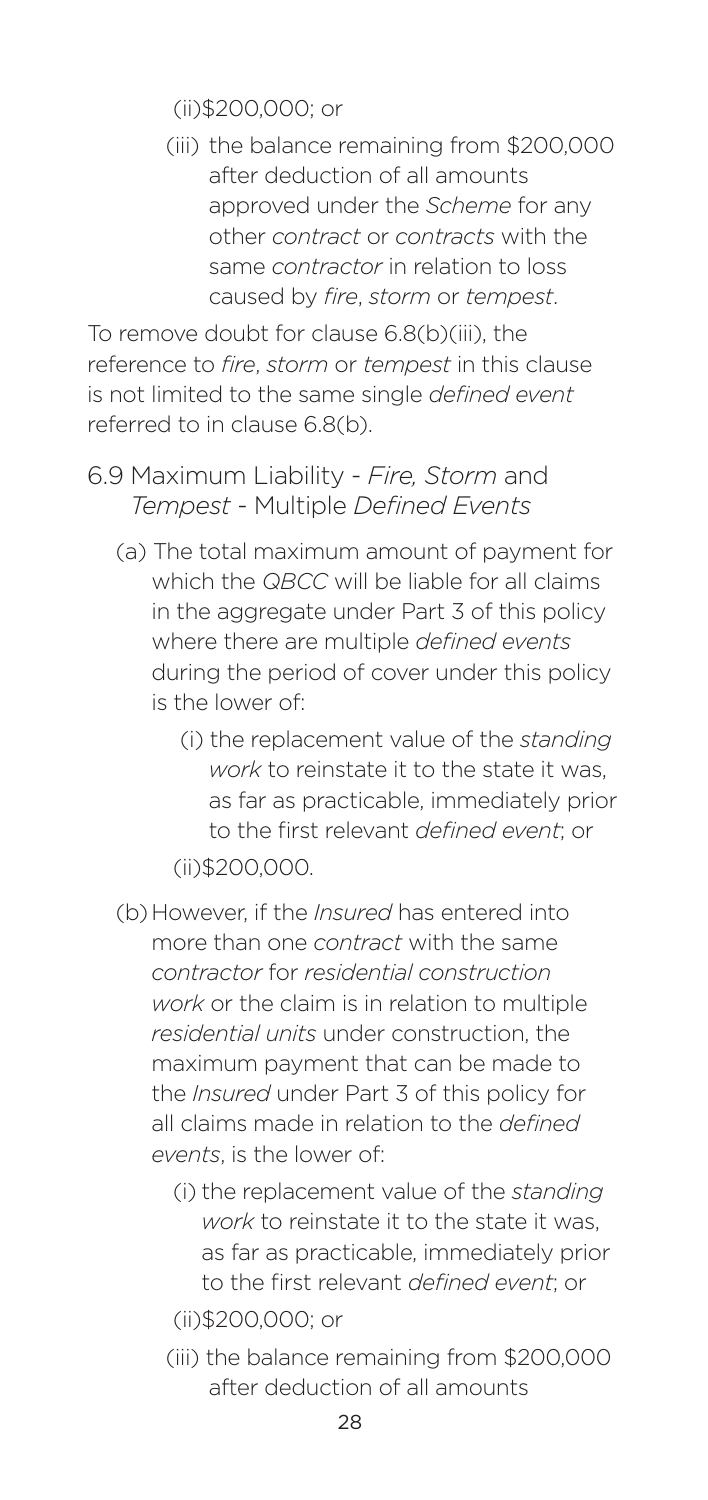approved under the *Scheme* for any other *contract* or *contracts* with the same *contractor* in relation to loss caused by *fire*, *storm* or *tempest*.

To remove doubt for clause 6.9(b)(iii), the reference to *fire*, *storm* or *tempest* in this clause is not limited to the same single *defined event* referred to in clause 6.9(b).

- 6.10 Total Maximum Liability
	- (a) To remove any doubt, the maximum amount payable by the *QBCC* for all claims in the aggregate under this policy in relation to a single detached dwelling, *residential unit* or *related roofed building*, is \$600,000.
	- (b) To remove any doubt, the *QBCC* is not liable for a claim in relation to defective work or subsidence or settlement which becomes apparent after *practical completion*, if the same defect was, or in the opinion of the *QBCC* should have been, apparent to the *Insured*, its agent or delegate prior to *practical completion*.

#### 6.11 Taxes

- (a) Any payment made by the *QBCC* under this policy is inclusive of all relevant taxes on the amounts paid or payable.
- (b)All maximum liability amounts stated in this policy are inclusive of all relevant taxes in respect of those amounts.
- (c) Where the amount of any payment to be made by the *QBCC* under this policy is to be assessed or calculated by reference to costs expected to be incurred by the *Insured*, those costs are to be determined:
	- (i) after reduction for the amount of any *input tax credits* to which the *Insured* is, or in the opinion of the *QBCC* could reasonably be expected to be, entitled to claim in respect of those costs; and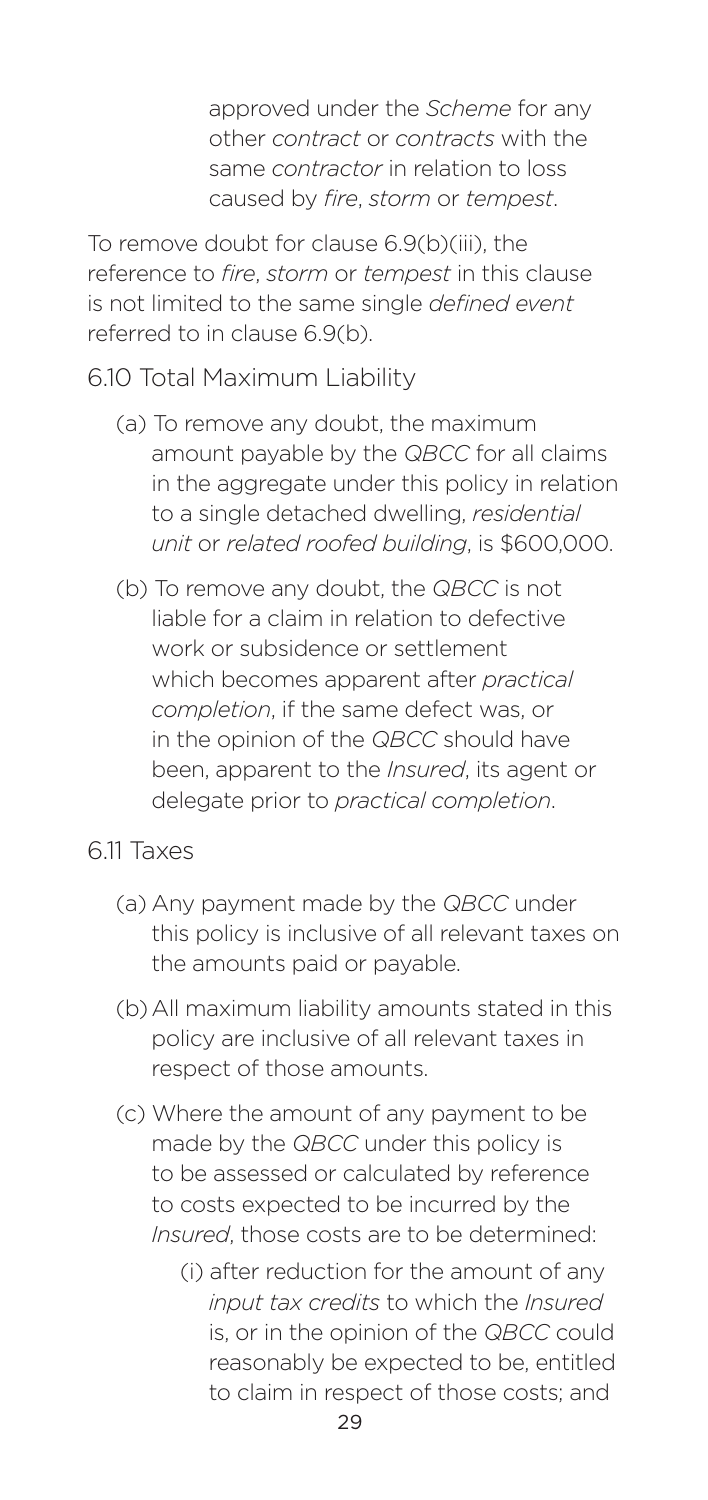(ii) exclusive of any *GST* liability for supplies made, or which may be made, by the *Insured*.

In forming its opinion of whether the *Insured* is, or could reasonably be expected to be entitled to claim *input tax credits* in respect of any cost, the *QBCC* may have regard to whether it is likely that the acquisition for which the cost was incurred, will relate to a *taxable supply*, given:

- the status of the *Insured* as registered for *GST* purposes;
- the nature of the enterprise ordinarily carried out by the *Insured*; and
- the balance of any other evidence available to the *QBCC* that the *Insured* would be likely to deal with the property in such a way that the acquisition would relate to a *taxable supply*, rather than an *input taxed supply*.
- (d)Where the assessment or calculation of the amount of any payment to be made by the *QBCC* under this policy involves an adjustment for the remaining liability under a *contract* entered into after 30 June 2000 and where *GST* has been included in that *contract* liability, then the adjustment for that remaining liability may be determined after reduction for the amount of any *input tax credits* to which the *Insured* could, in the opinion of the *QBCC*, reasonably have been expected to be entitled to claim in respect of that remaining liability.
- (e) In this clause "registered" has the same meaning as in the *GST Act*.
- 6.12 Additional Limits for *Residential Units* 
	- (a) The maximum amount of the payment for loss to the *owner* of a *residential unit* under this policy will be reduced where the *QBCC* has a liability to pay a claim, or has paid a claim, at the time of loss in relation to any of the *common property* of the *community titles scheme* of which the *residential unit* forms a part.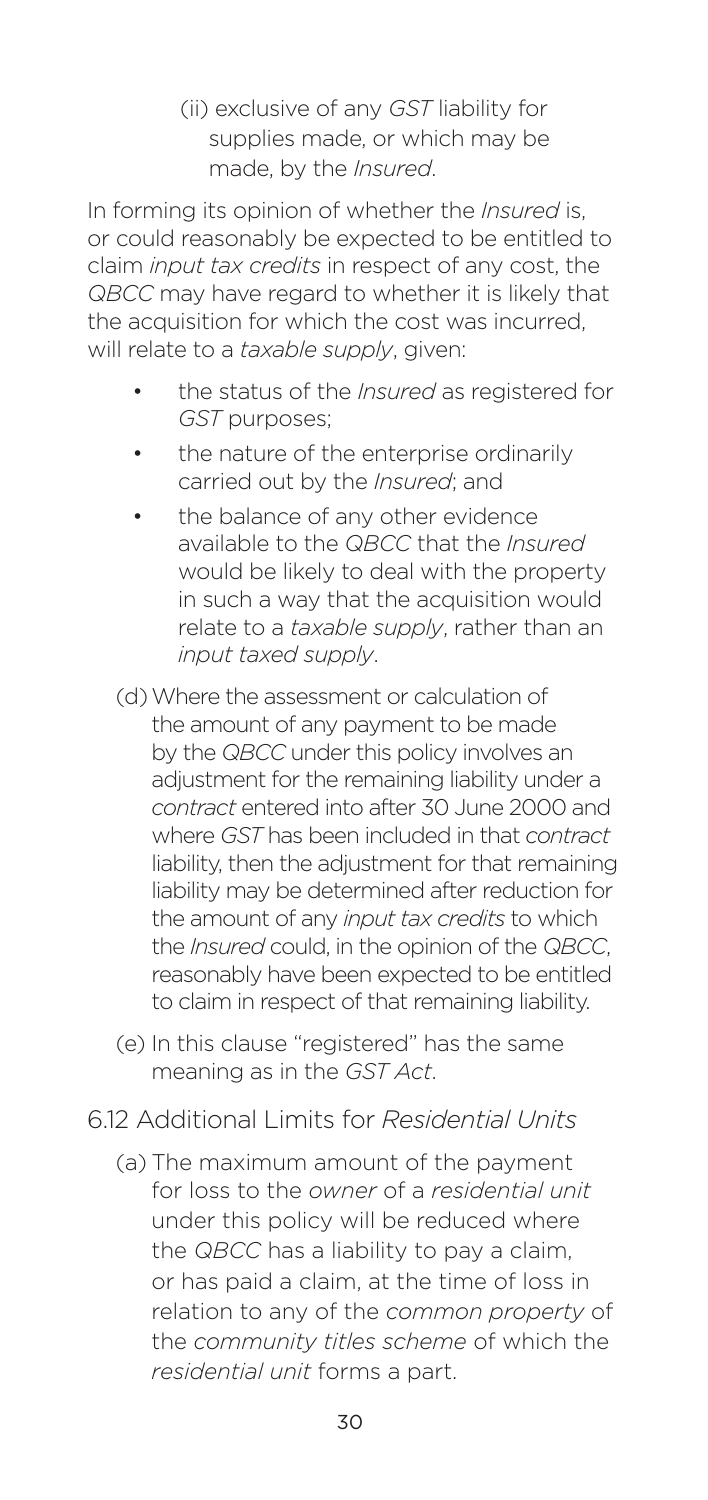(b)The amount of this reduction is calculated in accordance with the following formula:

#### **Amount = F x G**

Where:

F is the amount paid or payable in relation to the common property;

G is the Insured's lot entitlement as a proportion of the sum of the lot entitlements in the community titles scheme, or, if there is no community titles scheme, then G is the floor area of the residential unit as a proportion of the total floor area of the building or buildings (excluding any car park) to which the claim for common property relates.

- 6.13 Additional Limits Where Commercial Works are Involved
	- (a) Subject to the terms of this policy, where the insured work is contained in a building or buildings ("building") that incorporates both residential purposes and *commercial purposes*, the *QBCC*'s liability to the *Insured* under Parts 4 or 5 of this policy in relation to *common property* is limited to:
		- (i) where there is a *community titles scheme*, an amount calculated in accordance with the following formula:

| Liability = Loss $x$ | Lot entitlement of<br>residential<br>units in building |
|----------------------|--------------------------------------------------------|
|                      | <b>Total lot entitlement</b><br>of building            |

#### or

(ii) if there is no *community titles scheme*, an amount calculated in accordance with the following formula:

| Liability = Loss $x$ | Floor area of<br>residential units<br>in building                                  |  |
|----------------------|------------------------------------------------------------------------------------|--|
|                      | Total floor area of<br>building (excluding<br>any car park and<br>common property) |  |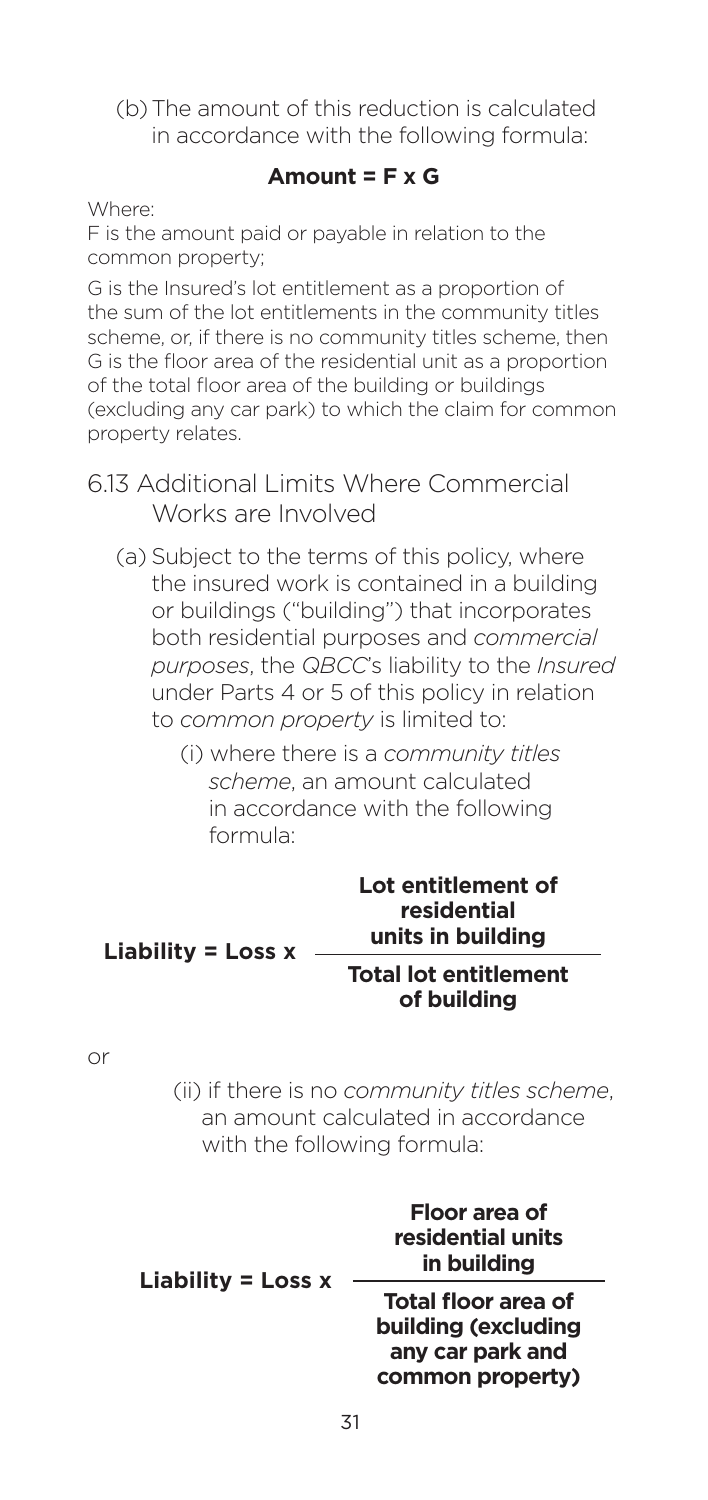- (b) For the purpose of this clause, "loss" is the total cost to rectify defects or remedy subsidence and settlement damage to *common property*.
- 6.14 Other Insurance
	- (a) If any loss insured by this policy is covered by any other policy or policies of insurance ("relevant policies"), the QBCC will pay only the amount in excess of the amount payable under any relevant policies.
	- (b) If the *Insured* elects not to claim or pursue payment or indemnity under any relevant policies, the *QBCC* will only be liable to pay the *Insured* the amount in excess of the amount that would have been payable under any relevant policies.
	- (c) The *Insured* shall notify the *QBCC* in writing of any insurance or insurances already effected covering, whether in whole or in part, the property or liability hereby insured.
- 6.15 Effect of Release of *Contractor* or Provision of Indemnity
	- (a) Where the *contractor* or other person has been released from any liability in relation to the insured works the *QBCC* is thereby released from liability under this policy to the same extent.
	- (b)Where the *contractor* or other person has been indemnified by the *Insured* in relation to the insured works the *Insured* thereby releases the *QBCC* from liability under this policy to the extent of that indemnity.
- 6.16 Process for Assessment of Claims under Part 1

Where a claim is made under Part 1 of this policy and a subsequent claim is made under either Parts 2 or 3 of this policy, the claim under Part 1 is to be assessed first. To remove doubt, where claims are assessed concurrently the claim under Part 1 is deemed to be assessed first.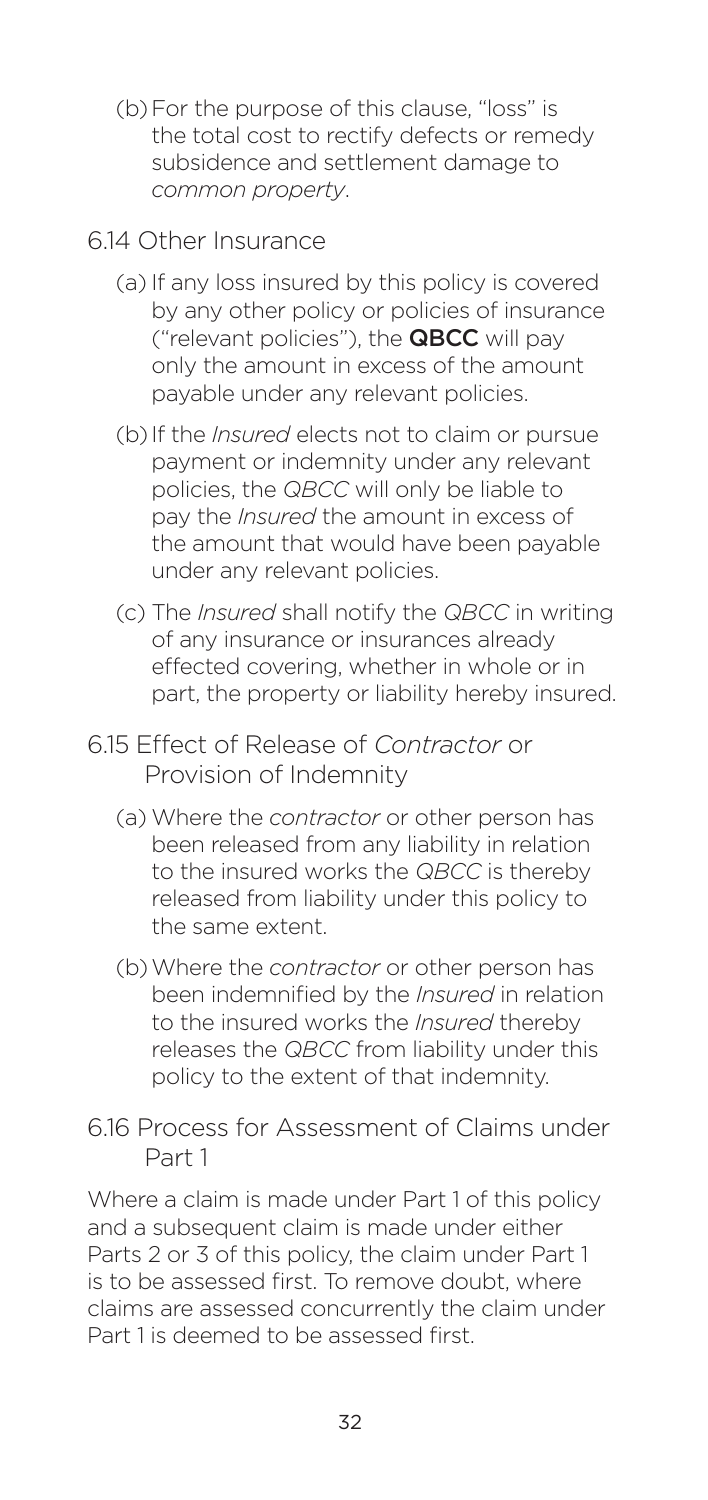# **Part 7: General exclusions**

#### 7.1 Completion or Rectification Without Approval

The *QBCC* may refuse to make a payment for loss under this policy where *residential construction work* has been completed or rectified (as applicable) without the *prior written approval* of the *QBCC.*

#### 7.2 Subsequent Purchasers

Where the *Insured* purchased the *land* on which *residential construction work* has been performed, the *Insured* is NOT ENTITLED to payment for loss under Parts 2, 3, 4 or 5 of this policy where the damage, destruction, defect, subsidence or settlement was, in the opinion of the *QBCC*, evident prior to completing the *contract* to purchase the *land*.

#### 7.3 Alterations and Additions

Where the *residential construction work* involves *primary building work* to an existing residence or *related roofed building* the *Insured* is not entitled to payment for loss under this policy for any defects or subsidence or settlement which occurs in relation to that existing residence or *related roofed building* other than those which are directly caused or contributed to by the performance of the *residential construction work*.

#### 7.4 Other Exclusions

The *Insured* is *not entitled* to payment for loss where the loss is caused by or contributed to by:

(a) defective design:

- (i) in the case of a *multiple storey dwelling* (and subject to clause 7.6) where the *Insured* is the person who contracted with the *engineer, architect* or *building designer* for the design of the *residential construction work*; or
- (ii) in any other case unless the design was prepared by or on behalf of the *contractor* or by: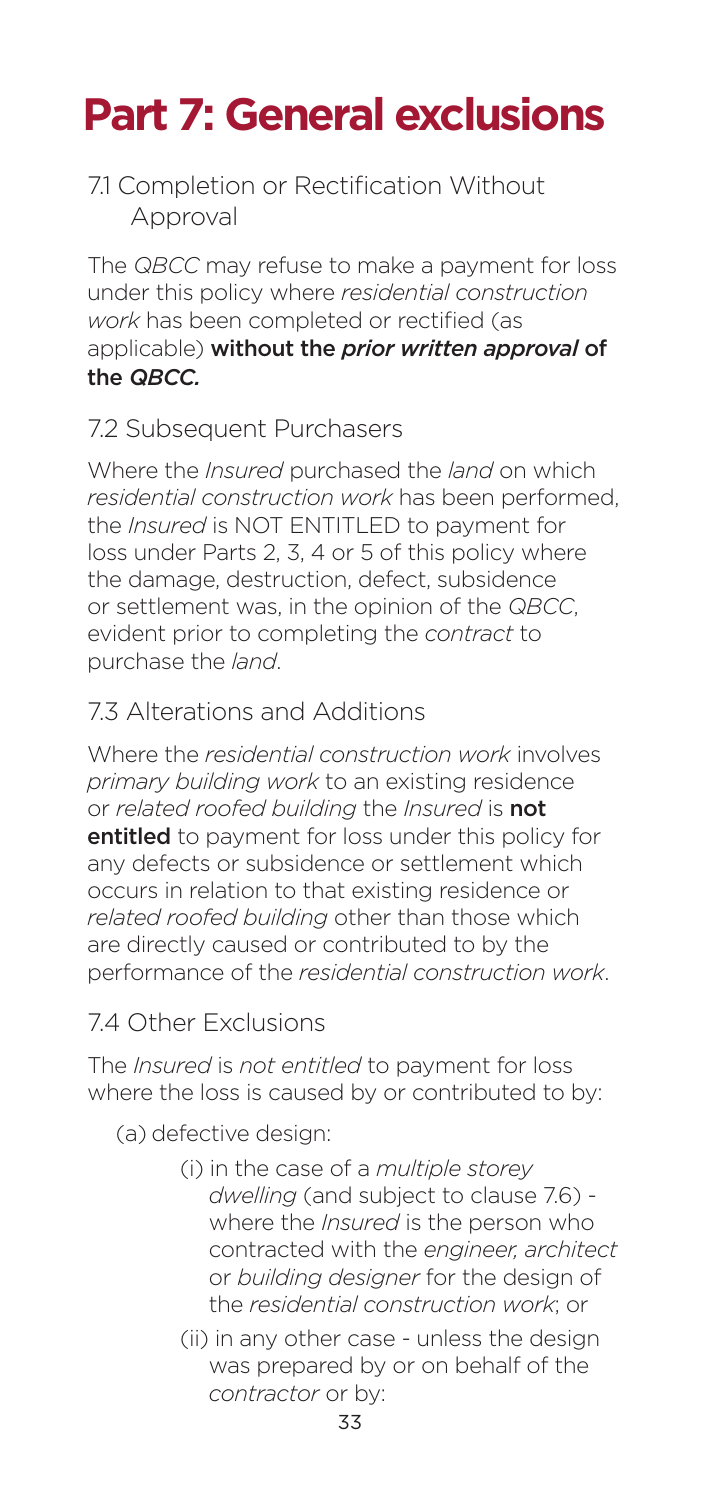- an *engineer*;
- an *architect*; or
- a *building designer*; or
- (b) the gradual deterioration of the *residential construction work* caused by fair wear and tear or by the lack of maintenance or neglect of the *Insured*; or
- (c) the failure of any person other than the *contractor* or the *contractor*'s agent, employee, subcontractor, supplier or invitee to undertake reasonable maintenance, inspections and treatments or to carry out reasonable recommendations given by the *QBCC*; or
- (d) pressure waves caused by aircraft or other aerial devices; or
- (e) earthquake, erosion, flood, landslip, tidal wave, change of water course, failure of artificial devices for the storage or conveyance of water or gas (unless constructed as part of the *residential construction work* by the *contractor*), or accidental damage; or
- (f) in relation to public or legal liability for the payment of compensation in respect of death, bodily injury or illness, occurring on the premises during the period of insurance, or loss suffered as a result of defective products.

Other than as provided in Parts 2 and 3 of this policy the *Insured* is not entitled to payment for loss where the loss is caused by or contributed to by:

- (a) the act, omission or inaction of any person other than the *contractor* or the *contractor*'s agent, employee, subcontractor, supplier or invitee;
- (b)malicious damage, *vandalism*, theft including *forcible removal*, *storm*, *fire* and *tempest.*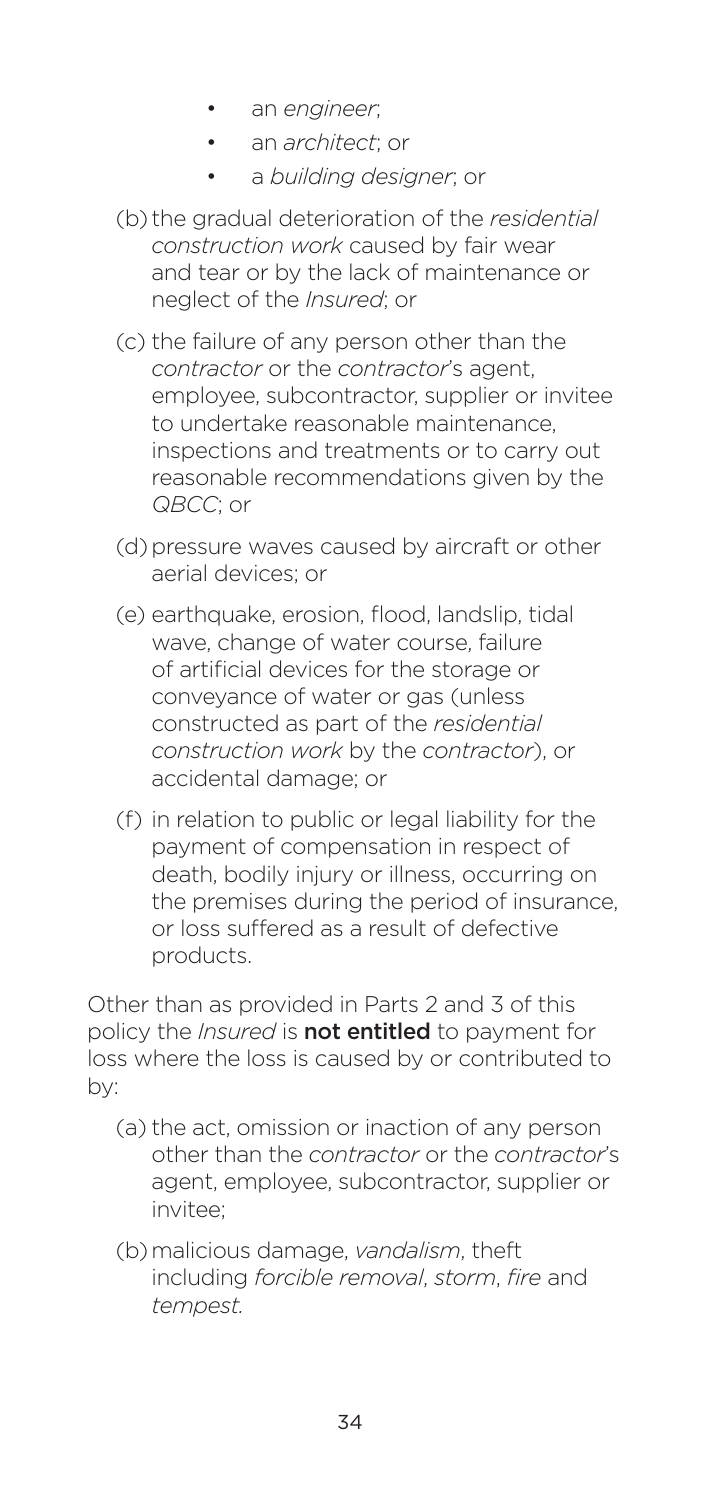#### 7.5 No Liability in Certain Circumstances

The *QBCC* is not liable under this policy:

- (a) in relation to *vandalism* or *forcible removal*, where the damage is caused by any person who is acting with the express or implied consent of either the *Insured* or someone with the *Insured*'s authority;
- (b) in relation to *vandalism* caused by the *Insured*, or the *Insured*'s agent or invitee;
- (c) where the loss is caused by someone who has entered the *residential construction work* or the site of *residential construction work* with the consent of the *Insured* or the consent of someone with the *Insured*'s authority;
- (d) in relation to public or legal liability for the payment of compensation in respect of death, bodily injury or illness, occurring on or arising from the premises during the period of insurance, or loss suffered as a result of defective products;
- (e) for loss to other property, including adjoining properties as a result of *vandalism*, *forcible removal*, *fire*, *storm* or *tempest* occurring on, emanating from or otherwise affecting the *residential construction work* subject to this policy;
- (f) cost of removing tree stumps or any part of a tree that has not fallen or caused damage to the *residential construction work*.
- 7.6 *Insured* as the *Contractor* or an Associate of the *Contractor*
	- (a) Where the *Insured* is:
		- (i) a building *contractor* (other than a subcontractor); or
		- (ii) an associate of a building *contractor*;

and that building *contractor* has performed or caused performance of the *residential construction work* then the *Insured* is not entitled to payment for loss under Part 1 (Non-Completion) or Part 4 (Defective Construction) of this policy in relation to the insured works.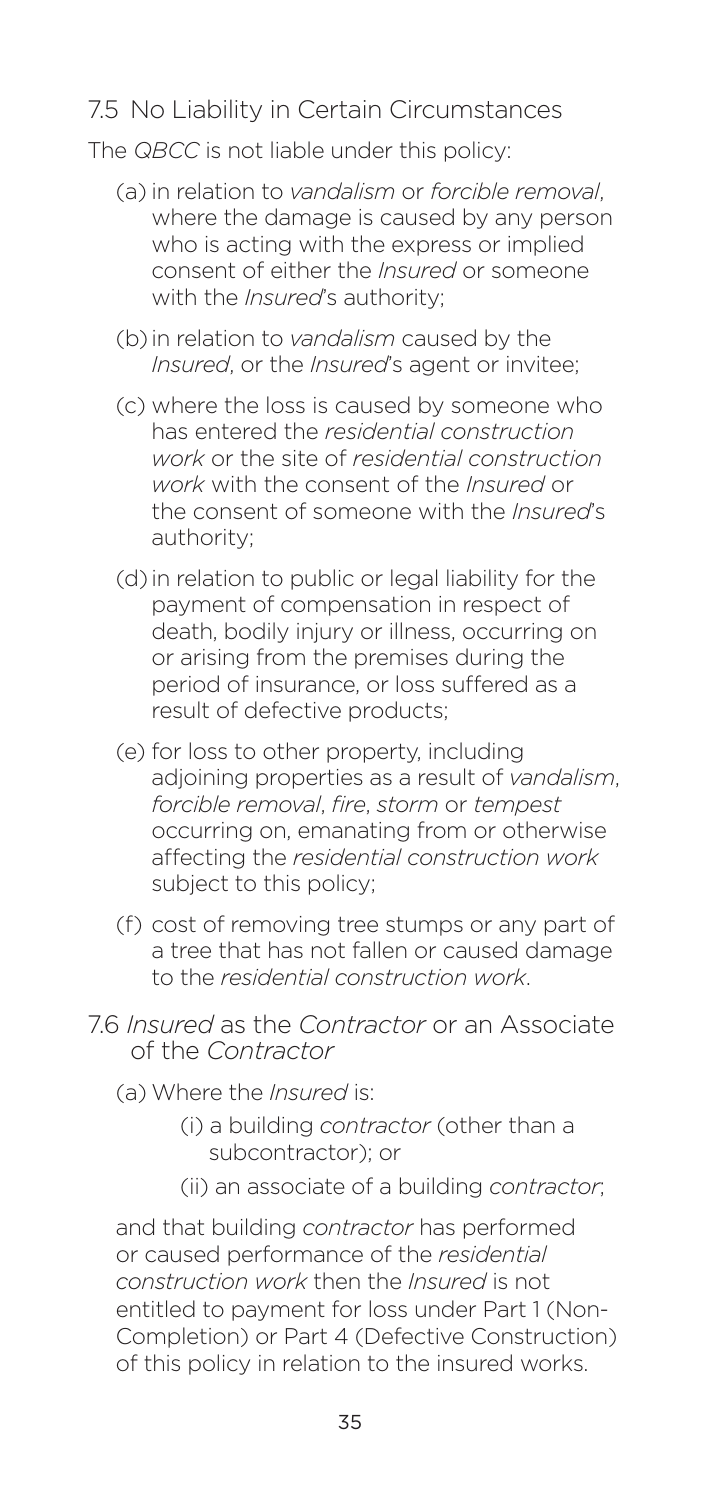(b)For the purposes of clause 7.6(a) an *Insured* is taken to be an associate of a building *contractor* if:

- (i) in the case of the building *contractor*  being a company – the *Insured* is:
- an officer of the company:
- an individual, other than an officer of the company, who is in a position to control or substantially influence the conduct of the company's affairs, including for example, a shareholder with a significant shareholding, a financier or a senior employee;
- the spouse (including a de facto spouse) or child of an officer of the company or an individual, other than an officer of the company, who is in a position to control or substantially influence the conduct of the company's affairs, including for example, a shareholder with a significant shareholding, a financier or a senior employee;
- a trustee of a trust where the company, or another entity that is an associate of the company because of another sub-paragraph of this clause, benefits or is capable of benefiting under the trust;
- another company whose majority voting interest is held by the company; or
- another company who holds a majority voting interest in the company.
- (ii) in the case of the building *contractor*  being an individual – the *Insured* is:
- the spouse (including a de facto spouse) or child of the individual;
- a trustee of a trust where the individual, or another entity that is an associate of the individual because of another sub-paragraph of this clause, benefits or is capable of benefiting under the trust;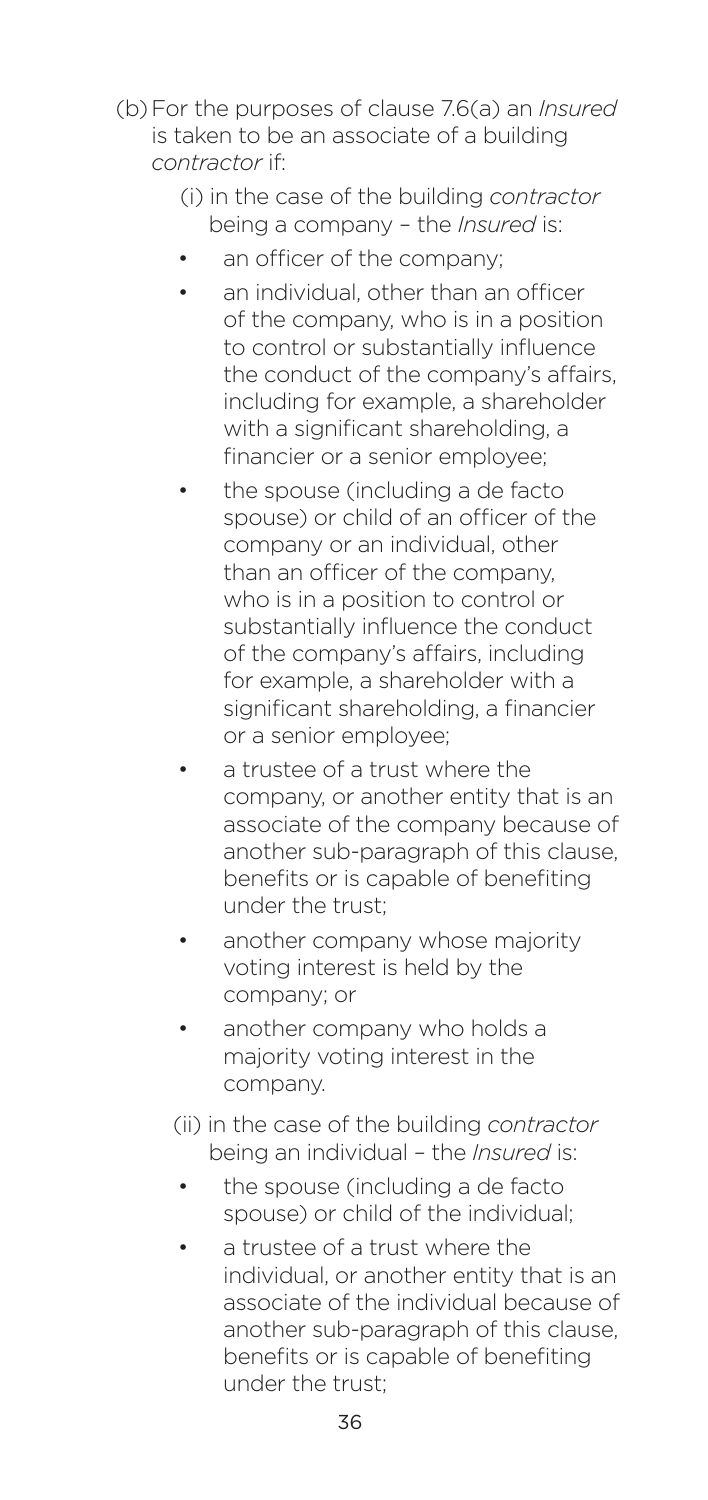- a company whose majority voting interest is held by the individual; or
- a company in which the individual. the individual's spouse (including a de facto spouse) or child is in a position to control or substantially influence the conduct of the company's affairs, including for example, a shareholder with a significant shareholding, a financier or a senior employee.
- (c) Where the *Insured* is a building *contractor* (other than a subcontractor), and has performed or caused performance of the *residential construction work*, then the *Insured* is not entitled to payment for loss under Part 5 (Subsidence or Settlement) of this policy unless:
	- (i) the *residential construction work* in question is the *contractor*'s permanent residence; and
	- (ii) the footing was designed by an *engineer* and that design has been faithfully followed.

### 7.7 Carpet & Vinyl

The *Insured* is not entitled to payment for loss which relates to repair, replacement or cleaning of carpet or vinyl floor coverings irrespective of whether they are defective, damaged or improperly installed.

#### 7.8 *Terrorism*

- (a) This policy excludes loss, damage, cost, or expense directly or indirectly caused by, contributed to by, resulting from, or arising out of or in connection with any act of *Terrorism*, as defined herein, regardless of any other cause or event contributing concurrently or in any other sequence to the loss.
- (b) This policy also excludes loss, damage, cost, or expense directly or indirectly caused by, contributed to by, resulting from, or arising out of or in connection with any action in controlling, preventing, suppressing, retaliating against, or responding to any act of *Terrorism*.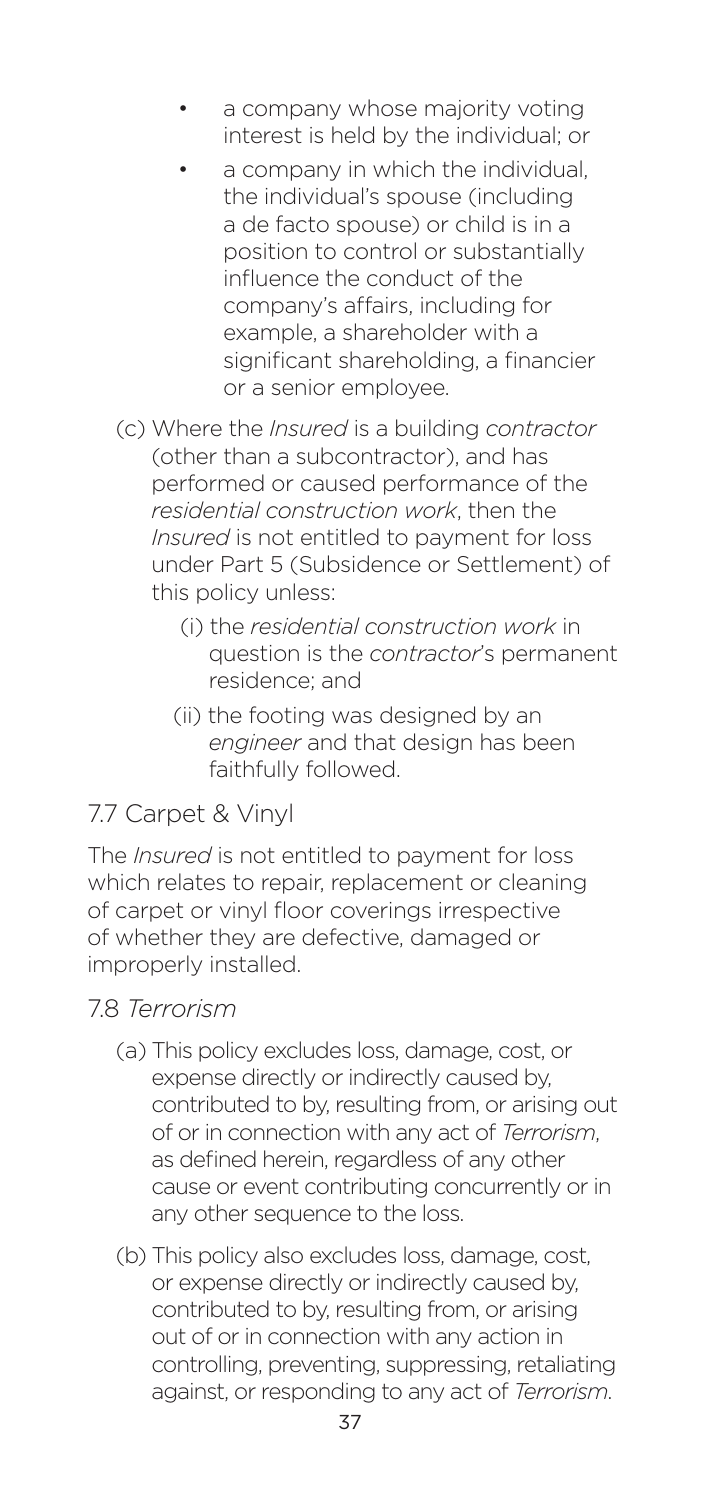#### 7.9 *Electronic Data*

This policy does not insure:

- (a) total or partial destruction, distortion, erasure, corruption, alteration, misinterpretation or misappropriation of *electronic data*;
- (b)error in creating, amending, entering, deleting or using *electronic data*; or
- (c) total or partial inability or failure to receive, send, access or use *electronic data*, for any time or at all, from any cause whatsoever, regardless of any other contributing cause or event whenever it may occur.

7.10 Entitlements Subject to the *Act* 

Notwithstanding anything stated in this policy, the *Insured* is not entitled to a claim, payment or other entitlement under this policy if it is prohibited by or contrary to the *Act* or *Regulation*.

*Example – section 70A of the Act* 

#### "70A Persons not entitled to indemnity under insurance scheme

- (1) A building contractor who carries out speculative residential construction work is not entitled to indemnity under the statutory insurance scheme for the work.
- (2) Where a person has entered into 1 or more building contracts, in force at the same time, to construct 3 or more living units, the person is not entitled to indemnity under the statutory insurance scheme for the work.
- (3) For subsection (2)—
	- (a) a single detached dwelling is taken to be 1 living unit; and
	- (b) a residential unit is taken to be 1 living unit; and

(c) a duplex is taken to be 2 living units.

(4) A policy of insurance for residential construction work, in the terms stated in the board's policies, may include other circumstances in which a person is not entitled to indemnity under the statutory insurance scheme.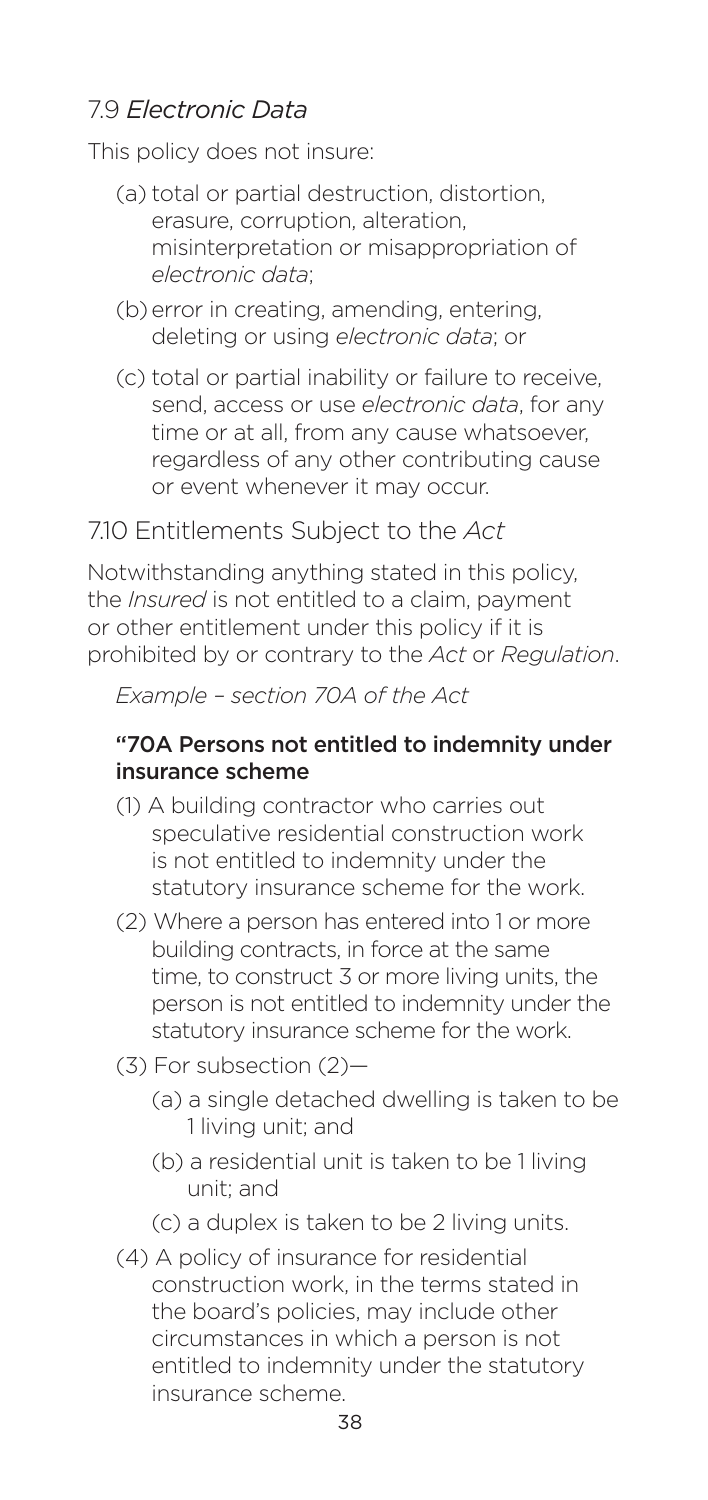(5) Nothing in this section affects the right of a subsequent owner of residential construction work mentioned in this section to claim indemnity under the statutory insurance scheme."

# **Part 8: Claims**

#### 8.1 Procedure for Claims

- (a) Prior to making a claim under this policy for defective construction or subsidence or settlement, the *Insured* will (except in the case of insolvency or death of the *contractor*) notify the *contractor* of the facts and circumstances giving rise to the claim and will allow the *contractor* a reasonable opportunity in which to rectify the defects or subsidence or settlement.
- (b)All claims will be in writing and will be in such form and contain such information as the *QBCC* may direct.

#### 8.2 Admission of Claims

Before admitting a claim, the *QBCC* will determine whether a direction should be made requiring the *contractor* to rectify the *residential construction work*.

#### 8.3 Duty of Good Faith

- (a) The *Insured* has a duty to the *QBCC* to act in utmost good faith in respect of any matter arising under or in relation to this policy.
- (b)This duty includes, but is not limited to, a responsibility to disclose to the *QBCC* every matter the *Insured* knows, or could reasonably be expected to know, which may be relevant to a determination of the liability or the extent of the liability of the *QBCC* to pay a claim under this policy.
- (c) If the *Insured* fails in the duty of utmost good faith, the *Insured* is liable to pay the *QBCC* any amount paid in excess of the *QBCC*'s actual liability to pay for loss under this policy, and the *QBCC* may recover such sum accordingly.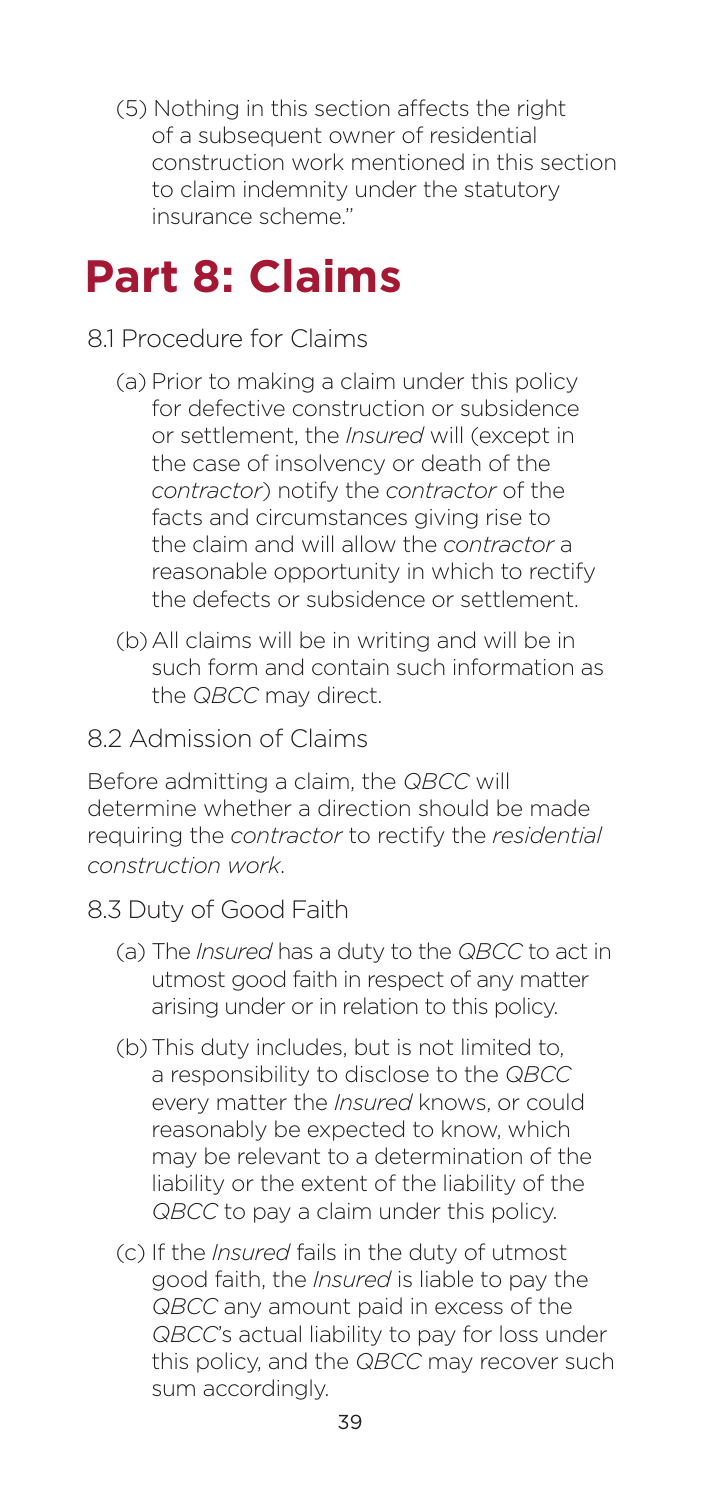#### 8.4 Subrogation

The *QBCC* is subrogated to the rights of the *Insured* to the extent of any payment it has made or undertaken to make.

# **Part 9: Payments**

#### 9.1 Payment

Where the *QBCC* admits a claim under this policy, the *QBCC* may, at its own discretion, and in full discharge of its liability, do any of the following:

- (a) pay the amount of the claim to a licensed *contractor* engaged by the *Insured* with the approval of the *QBCC* to rectify or complete the insured works; or
- (b)arrange and pay for the rectification or completion of the insured works by a licensed *contractor* appointed by the *QBCC* to the extent of the *Insured*'s entitlement; or
- (c) pay the amount of the claim to the *Insured*; or
- (d) pay such part of the amount of the claim which is to be used for rectification or completion of the insured works to a licensed *contractor* and any balance to the *Insured*; or
- (e) pay the amount of the claim or any part of it to a body corporate in payment of any contribution or levy owing by the *Insured* under the *Body Corporate and Community Management Act 1997*; or
- (f) pay the amount or part of the amount of a claim made by a body corporate to one or more lot *owner*s in the community management scheme to which the claim relates.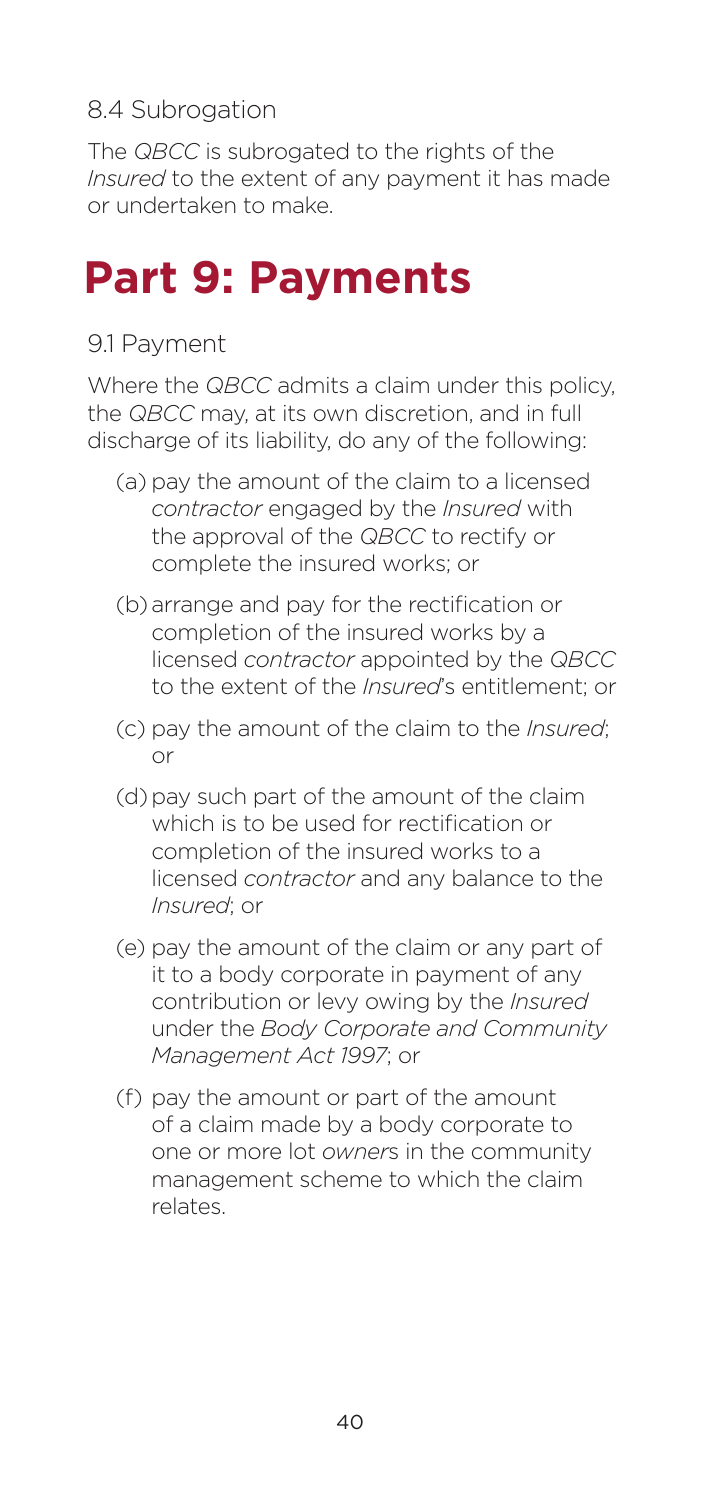# **Part 10: Reviewable decisions**

10.1 Decisions of the *QBCC* which are Reviewable

Section 101 of the *Queensland Civil and Administrative Tribunal Act 2009* provides that the *Tribunal* may review a reviewable decision for which the *Tribunal* is given jurisdiction under an empowering Act. Section 86 of the *Queensland Building and Construction Commission Act 1991* provides that the *Tribunal* may review the following decisions of the *QBCC*:

- a decision about the scope of works to be undertaken under the *Statutory Insurance Scheme* to rectify or complete tribunal work; or
- a decision to disallow a claim under the *Statutory Insurance Scheme* wholly or in part; or
- a decision that a domestic building *contract* has been validly terminated having the consequence of allowing a claim for non-completion under the *Statutory Insurance Scheme*.
- 10.2 Application for Review
	- (a) If the *Insured* is affected by a reviewable decision of the *QBCC*, the *Insured* may apply to the *Tribunal* for a review of the decision in accordance with Section 102 of the *Commercial and Consumer Tribunal Act 2003*.
	- (b)An application to review a decision of the *QBCC* must be made within 28 days after the *Insured* receives written notice of the decision.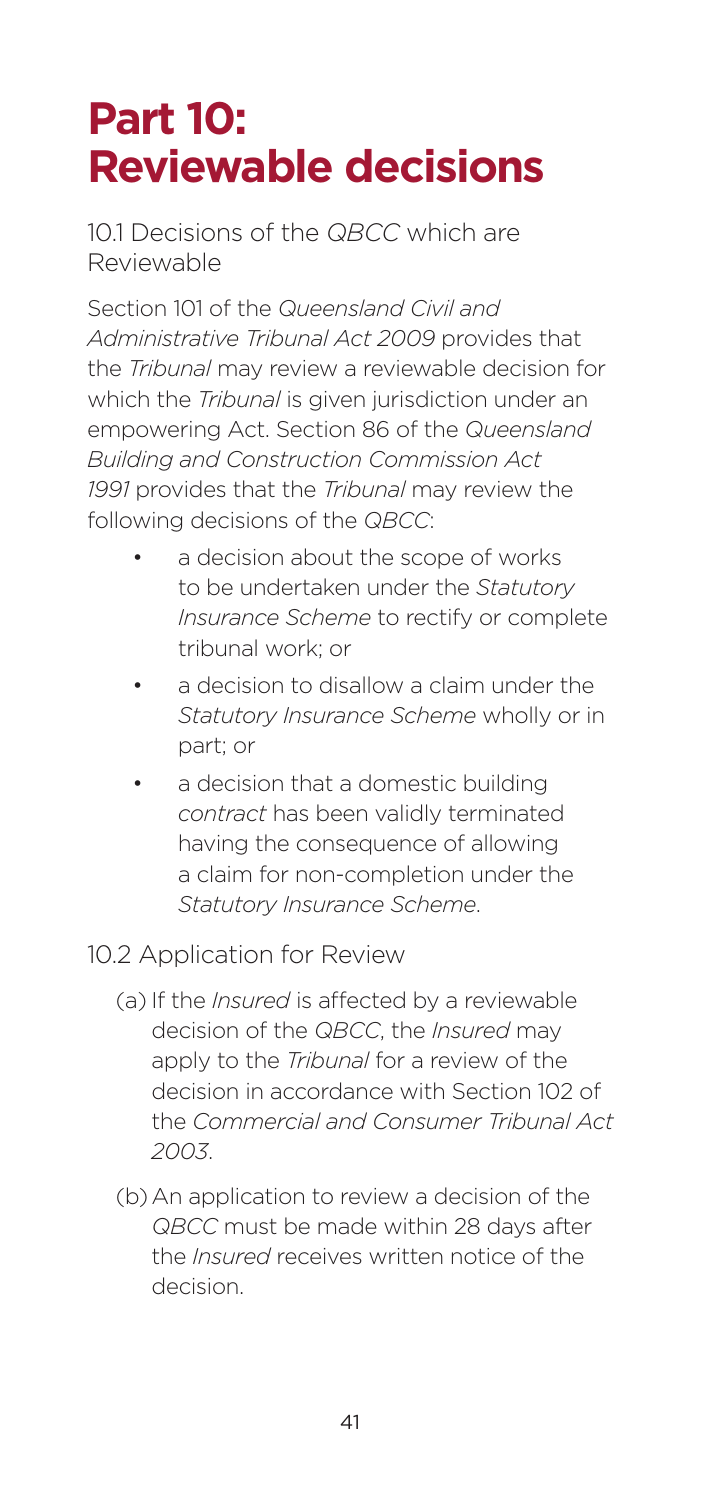# **Part 11: Definitions and interpretation**

11.1 Definitions In this policy –

"*Act*" means the Queensland Building and Construction Commission Act 1991;

"*architect*" means a person registered as an architect under the Architects Act 2002;

"*associated building work*" means associated building work as defined in Section 12 of the Regulation;

"*building designer*" means a person who holds a licence under Parts 11,12 or 13 of the Regulation operating within the scope of work permitted within the scope of the licence;

"*building work*" means building work as defined in Schedule 2 of the Act;

"*category 1 defect*" means building work that is faulty or unsatisfactory because it either:

- (a) adversely affects the structural performance of a building;
- (b) adversely affects the health or safety of persons residing in or occupying a building;
- (c) adversely affects the functional use of the building; or
- (d) allows water penetration into a building.

"*category 2 defect*" means building work that is faulty or unsatisfactory, other than a category 1 defect, because:

- (a) it does not meet reasonable standards of construction or finish; or
- (b) it has caused a "settling in period" defect in a new building.

"*certificate*" means certificate of insurance issued under the Act;

"*commercial purposes*" means purposes other than those related to residential occupancy or other than for the purpose of using a residence for residential purposes;

"*common property*" means common property as defined by the Body Corporate and Community Management Act 1997;

"*community titles scheme*" means community titles scheme as defined by the Body Corporate and Community Management Act 1997;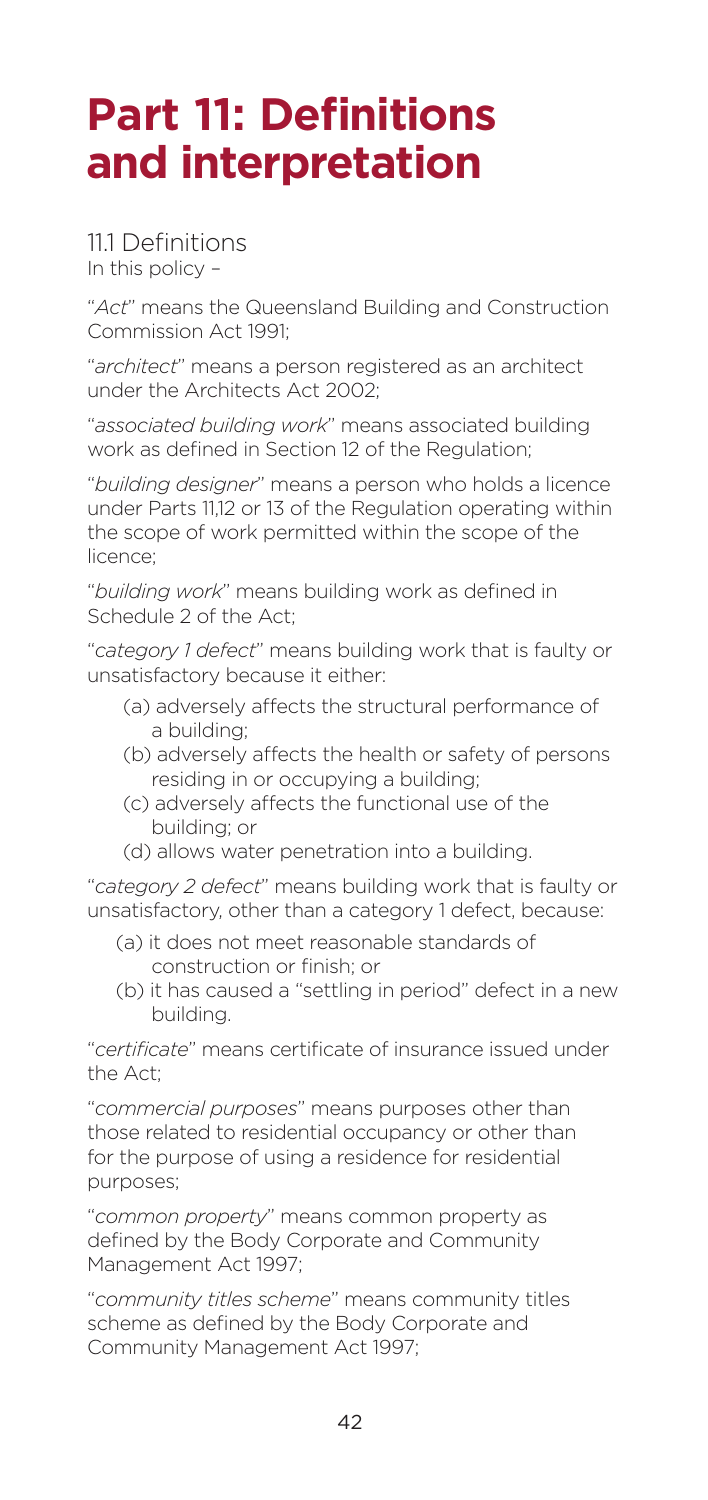"*contract*" means a contract for the performance of the residential construction work referred to in the certificate, or, where there is no certificate issued, a contract for the performance of residential construction work which is afforded the benefits of this policy by virtue of the Act;

"*contracted works*" means the residential construction work to be performed under a contract;

"*contractor"* means:

- (a) the licensed contractor referred to in the certificate; or
- (b) where there is no certificate, a contractor who holds a licence which appears to signify that the contractor may enter into contracts with consumers to carry out residential construction work covered by the Statutory Insurance Scheme, who enters into a contract with a consumer to carry out residential construction work or otherwise carries out residential construction work other than as a subcontractor; or
- (c) a person fraudulently claiming to hold a licence permitting that person to enter into contracts with consumers to carry out residential construction work covered by the Statutory Insurance Scheme, who enters into a contract with a consumer to carry out residential construction work.

"*cost escalation clause*" means a provision of a domestic building contract under which the amount to be paid by the consumer may be increased to reflect increased costs of labour and/or materials and/or in consequence of delays in carrying out the work;

"*defined event*"

- (a) For Part 2 of this policy, means each single event of vandalism or forcible removal of residential construction work that gives rise to a claim under that Part;
- (b) For Part 3 of this policy, means each single event of fire, storm or tempest which gives rise to a claim under that Part.

"*duplex*" means a building which is a detached dwelling comprising two residential units;

"*excess*" is the first amount that must be contributed by the Insured for each defined event for which loss is claimed;

"*electronic data*" means facts, concepts and information converted to a form usable for communications, display, distribution, interpretation or processing by electronic and electromechanical processing or electronically controlled equipment and includes programs, software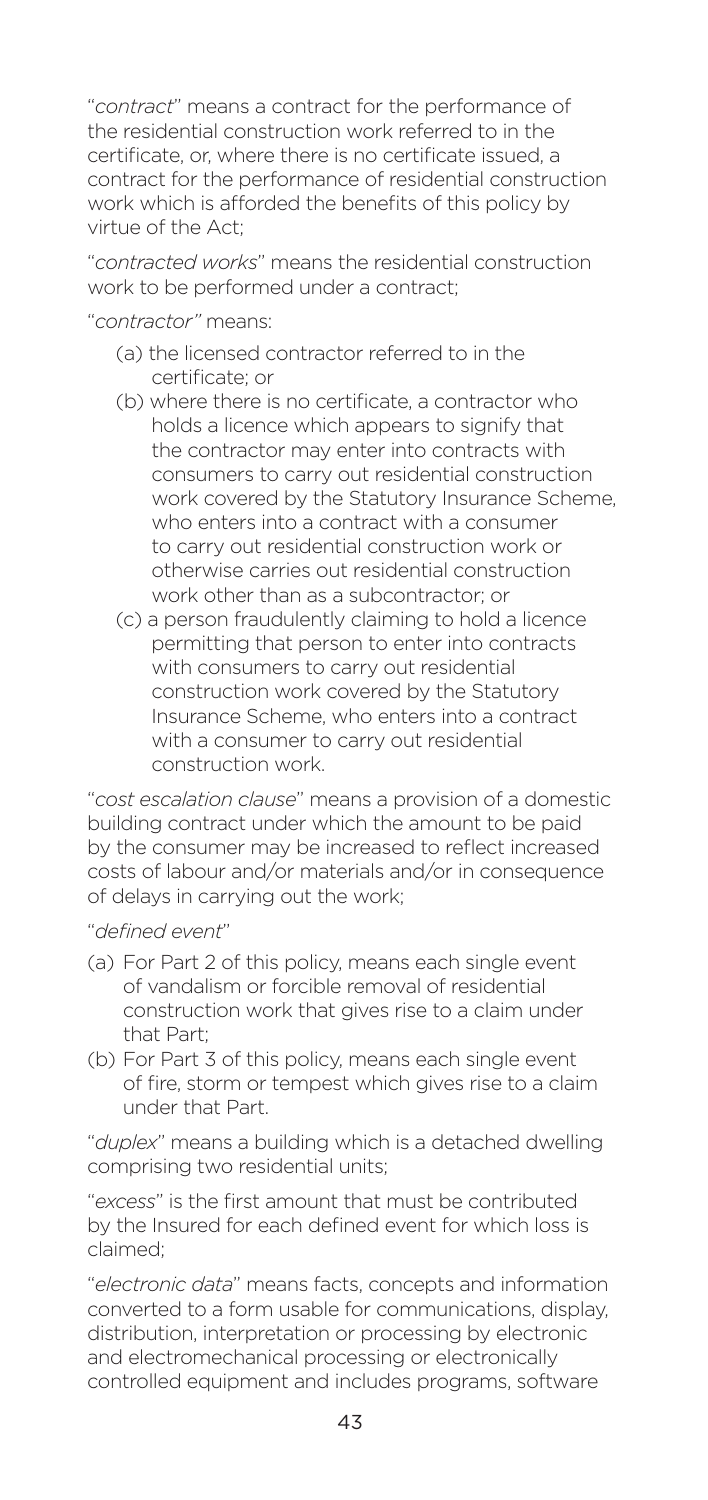and other coded instructions for such equipment;

"*engineer*" means a person who is a registered professional engineer under the *Professional Engineers Act 2002;*

"*fire*" fire or explosion excluding:

- events where there is no flame (e.g. scorching); or
- fire that has not escaped the normal confines of a cooking, heating or electrical appliance; or
- fire occasioned by or happens through:
	- spontaneous fermentation or heating or its undergoing any process involving the application of heat; or
	- earthquake or subterranean fire; or
	- riot, civil commotion, war, invasion, act of foreign enemy, hostilities (whether war is declared or not), civil war, rebellion, revolution, insurrection or military or usurped power; or
	- arson, vandalism, forcible removal or other unlawful act; or
- explosions resulting in a claim for liquid damage to residential construction work.

"*fixed price*" means a price which is certain, except for the effect of provisional costs or sums, prime costs or sums, variations and any cost escalation clause;

"*footing system*" includes under slab plumbing and drainage;

"*forcible removal*" the application of force to remove fixed standing work without the express or implied consent of the owner;

"*GST*" has the same meaning as in the GST Act;

"*GST Act*" means A New Tax System (Goods and Services Tax) Act 1999 as amended;

"*input tax credit*" has the same meaning as in the GST Act;

"*input taxed*" has the same meaning as in the GST Act;

"*Insured*" means:

- (a) the owner of the land; or
- (b) a consumer who has entered into a contract with the contractor to have residential construction work carried out in Queensland;

"*land*" means the land upon which the residential construction work is or is to be constructed and includes a lot or common property in a community titles scheme;

"*multiple storey dwelling*" means a building of not more than three storeys in height (excluding the lowest level if it consists only of a car park) comprising at least one residential unit, whether or not the building also includes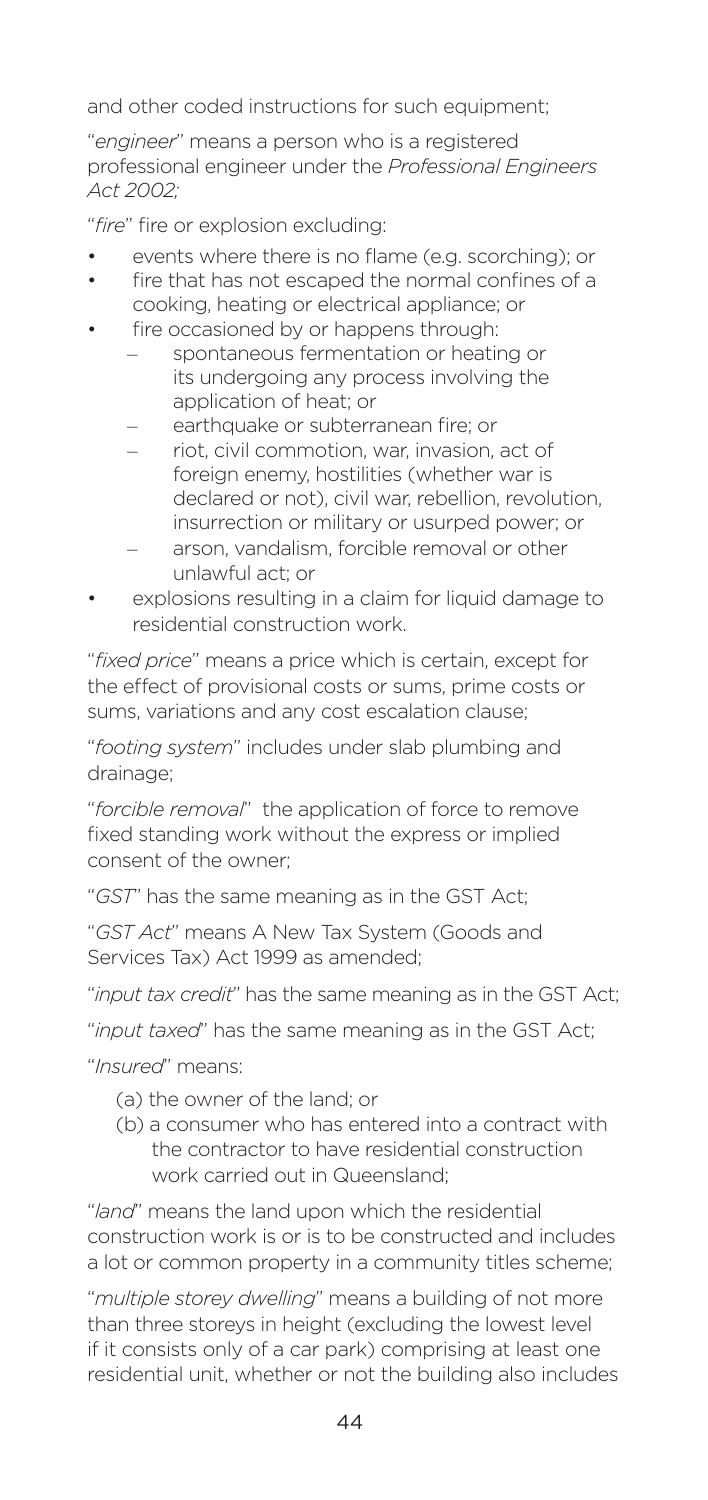one or more commercial purposes or uses;

"*owner*" of land means:

- (a) for freehold land the registered owner of the land under the Land Title Act 1994; or
- (b) for land held under a statutory lease or licence giving a right to possession of the land - the lessee or licensee; or
- (c) for land in respect of which there is a determination of the type referred to in the Native Title (Qld) Act 1993 - a body corporate which by virtue of that determination has the exclusive right to regulate possession, occupation, use and enjoyment of residential construction work constructed on that land;
- (d) for common property under the Body Corporate and Community Management Act 1997 - the body corporate.

"*practical completion*" means when the works are complete in accordance with the contract and all relevant statutory requirements and inspections have been satisfactorily completed or the works are occupied, whichever is first;

"*preparatory work*" means all work undertaken in relation to preparation, design, obtaining building and/ or development approvals and site works, including (but not limited to) earthmoving, to make the site ready for the residential construction work;

"*primary building work*" means primary building work as defined in Section 11 of the Regulation;

"*prior written approval*", for Parts 2, 3 and 7, means written approval provided by the QBCC to the Insured specifying work approved to be performed, but does not include:

- (a) the issuing of a certificate of insurance;
- (b) the issuing of a policy for residential construction work; or
- (c) the issuing of a scope of work or variation of a scope of work.

"*properly terminated*" means lawfully under the contract or otherwise at law, upon the contractor's default which extends to, but is not limited to:

(a) the cancellation or suspension of the contractor's licence; or

(b) the death or legal incapacity of the contractor; or

- (c) the insolvency of the contractor; or
- (d) any breach of the contract by the contractor.

"*QBCC*" means the Queensland Building and Construction Commission;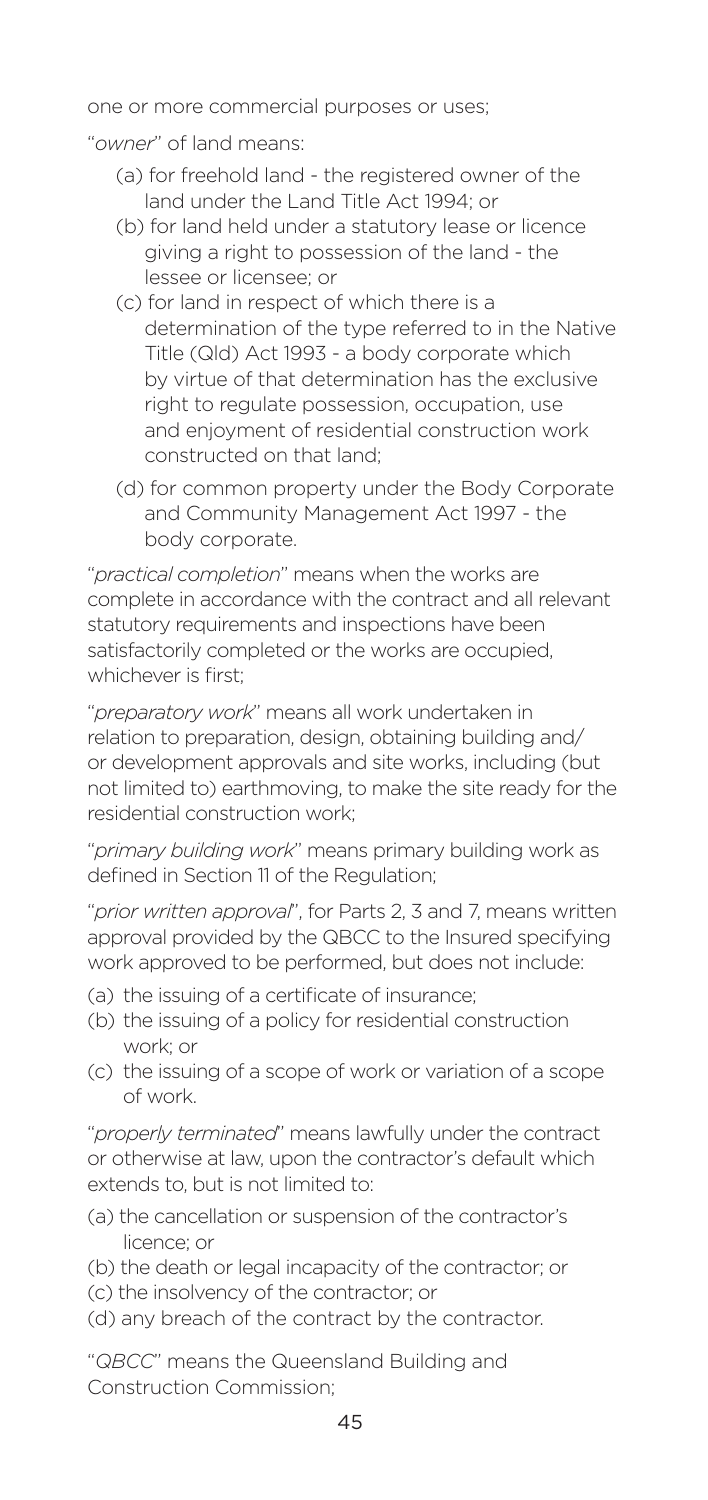"*Regulation*" means the Queensland Building and Construction Commission Regulation 2003 as amended;

"*related roofed building*" means a related roofed building as defined by Section 9 of the Regulation;

"*residence*" means residence as defined by the Regulation;

"*residential construction work*" means residential construction work as defined in Section 10 of the Regulation;

"*replacement value*" means any costs which would be reasonably incurred in respect of:

- (a) replacing (not necessarily on the same land) or reinstating the building to a condition substantially the same as, but not better or more extensive, when new; and
- (b) demolition and removal of debris to the extent that it is essential to enable the building to be reinstated or the site cleared;

"*residential unit*" means a part of a building designed for separate occupation as a residence;

"*standing work*" means residential construction work carried out under a fixed price contract, if:

- (a) the contract is between the contractor and the Insured; and
- (b) the work is carried out by the contractor; and
- (c) the work has been commenced but not completed in accordance with the contract; and
- (d) the Insured has properly terminated the contract prior to the completion of the work;

However, standing work does not include any of the following:

- (e) work that is preparatory work only;
- (f) materials or goods not supplied by the contractor or the contractor's agent;
- (g) any building work that existed prior to the commencement of the residential construction work.

"*Statutory Insurance Scheme*" or "*Scheme*" means the insurance scheme established under Part 5 of the Act;

"*storm*" a violent atmospheric disturbance producing strong wind, including cyclones, which may be accompanied by rain, lightning, thunder, hail or snow. A storm does not include:

- persistent bad weather, or heavy or persistent rain by itself;
- water rising up from the ground, whether through natural causes or not;
- an increase in sea level, including tsunami or other storm surge.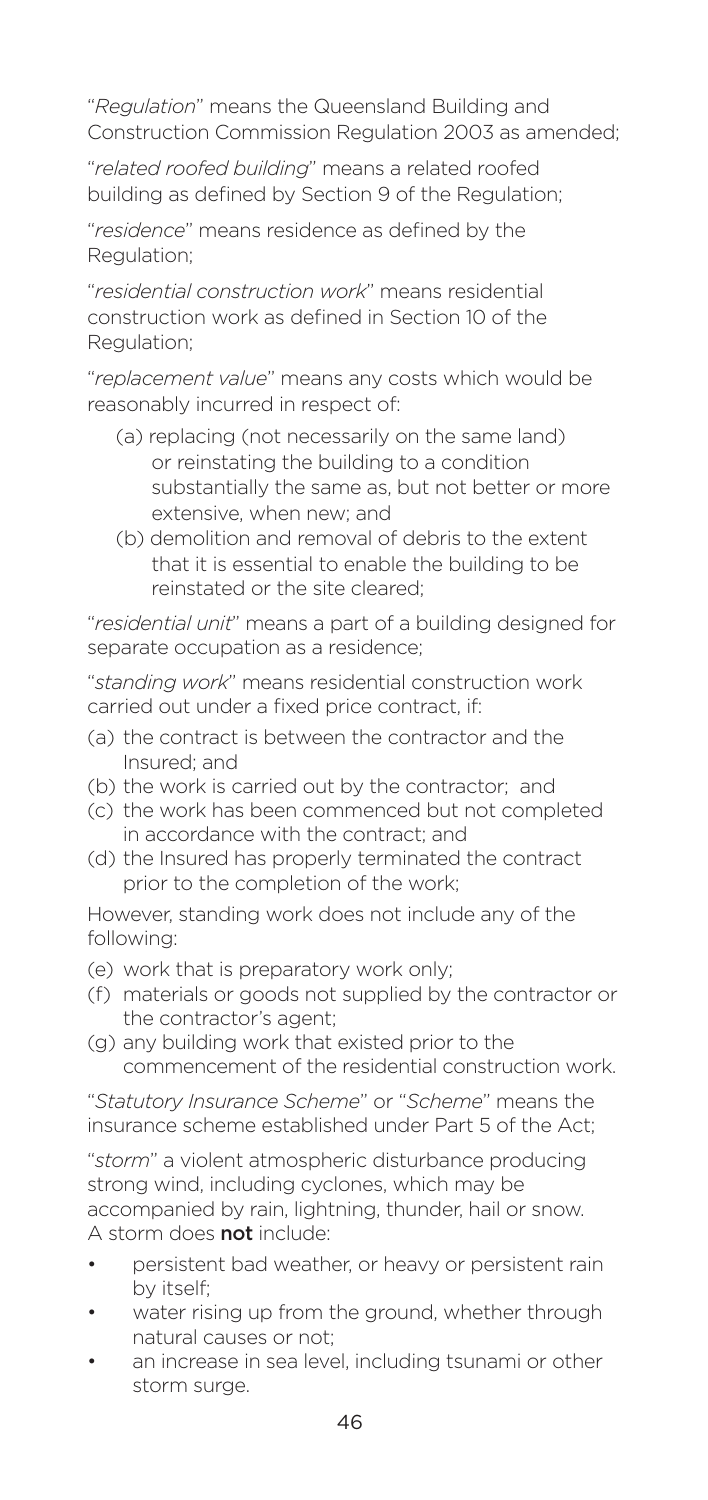"*supply*" has the same meaning as in the GST Act;

"*taxable supply*" has the same meaning as in the GST Act;

"*tempest*" a violent storm, agitation or tumult;

"*Terrorism*" means any act or preparation in respect of action, or threat of action designed to influence the government de jure or de facto of any nation or any political division thereof, or in the pursuit of political, religious, ideological, or similar purposes to intimidate the public or a section of the public of any nation by any person or group(s) of persons whether acting alone or on behalf of or in connection with any organisation(s) or government(s) de jure or de facto, and which:

- involves violence against one or more persons; or
- involves damage to property; or
- endangers life other than that of the person committing the action; or
- creates a risk to health or safety of the public or a section of the public; or
- is designed to interfere with or disrupt an electronic system.

"*Tribunal*" means the Queensland Civil and Administrative Tribunal;

"*vandalism*" means wilful or unlawful damage or destruction of residential construction work, including arson, without the consent of the Insured;

"*Work has been commenced*", for standing work under this policy, means the contractor has physically commenced work (other than preparatory work) under the contract to do either of the following:

- (a) construct the permanent footing system of a building comprising residential construction work; or
- (b) if no footing system is to be constructed under the contract, change the existing structure of a building comprising residential construction work.

#### 11.2 Interpretation

- (a) Unless the contrary intention appears, wherever terms defined by the *Act* or the *Regulation* appear in this policy, those terms have the same meaning in this policy as in the *Act* or the *Regulation* when the policy comes into force.
- (b)Headings are for convenience only and are not to be used in interpreting this policy.